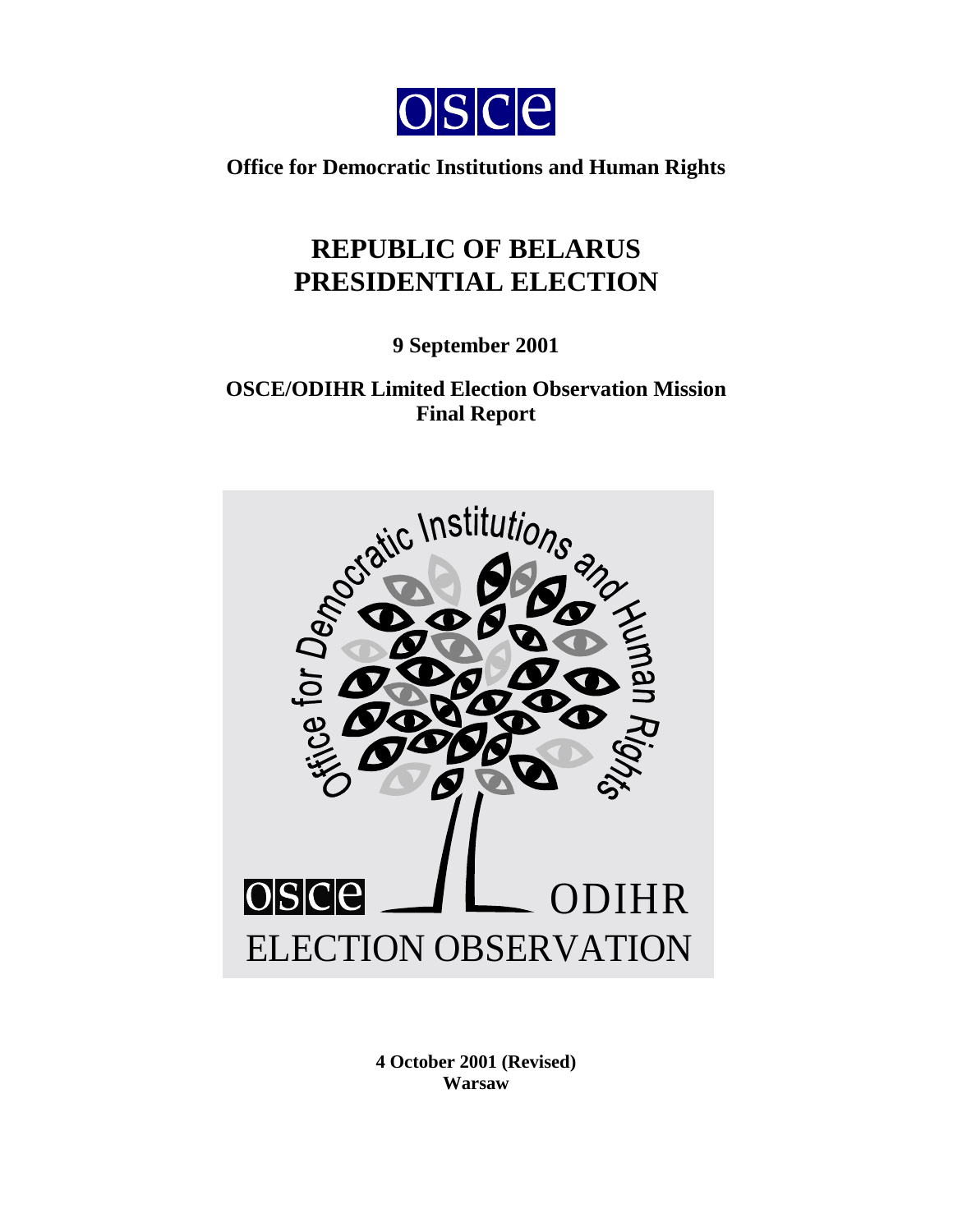# **TABLE OF CONTENTS**

| L.                                                  | CONCLUSIONS OF THE INTERNATIONAL LIMITED ELECTION OBSERVATION MISSION |  |
|-----------------------------------------------------|-----------------------------------------------------------------------|--|
| II.                                                 |                                                                       |  |
| Ш.                                                  |                                                                       |  |
| IV.                                                 |                                                                       |  |
| A.<br><b>B.</b><br>$C_{\cdot}$                      |                                                                       |  |
|                                                     |                                                                       |  |
| VI.                                                 |                                                                       |  |
| A.<br>B.<br>$C_{\cdot}$                             |                                                                       |  |
| VII.                                                |                                                                       |  |
| A.<br><b>B.</b><br>$C_{\cdot}$                      |                                                                       |  |
| VIII.                                               |                                                                       |  |
| IX.                                                 |                                                                       |  |
| A.<br>B.                                            |                                                                       |  |
|                                                     |                                                                       |  |
| A.<br><b>B.</b><br>C.                               |                                                                       |  |
| XI.                                                 |                                                                       |  |
| A.<br><b>B.</b><br>$\mathbf{C}$ .<br>D.             |                                                                       |  |
| XII.                                                |                                                                       |  |
| XIII.                                               |                                                                       |  |
| A.<br><b>B.</b><br>C.<br>D.<br>E.<br>F.<br>G.<br>H. |                                                                       |  |
|                                                     |                                                                       |  |
|                                                     |                                                                       |  |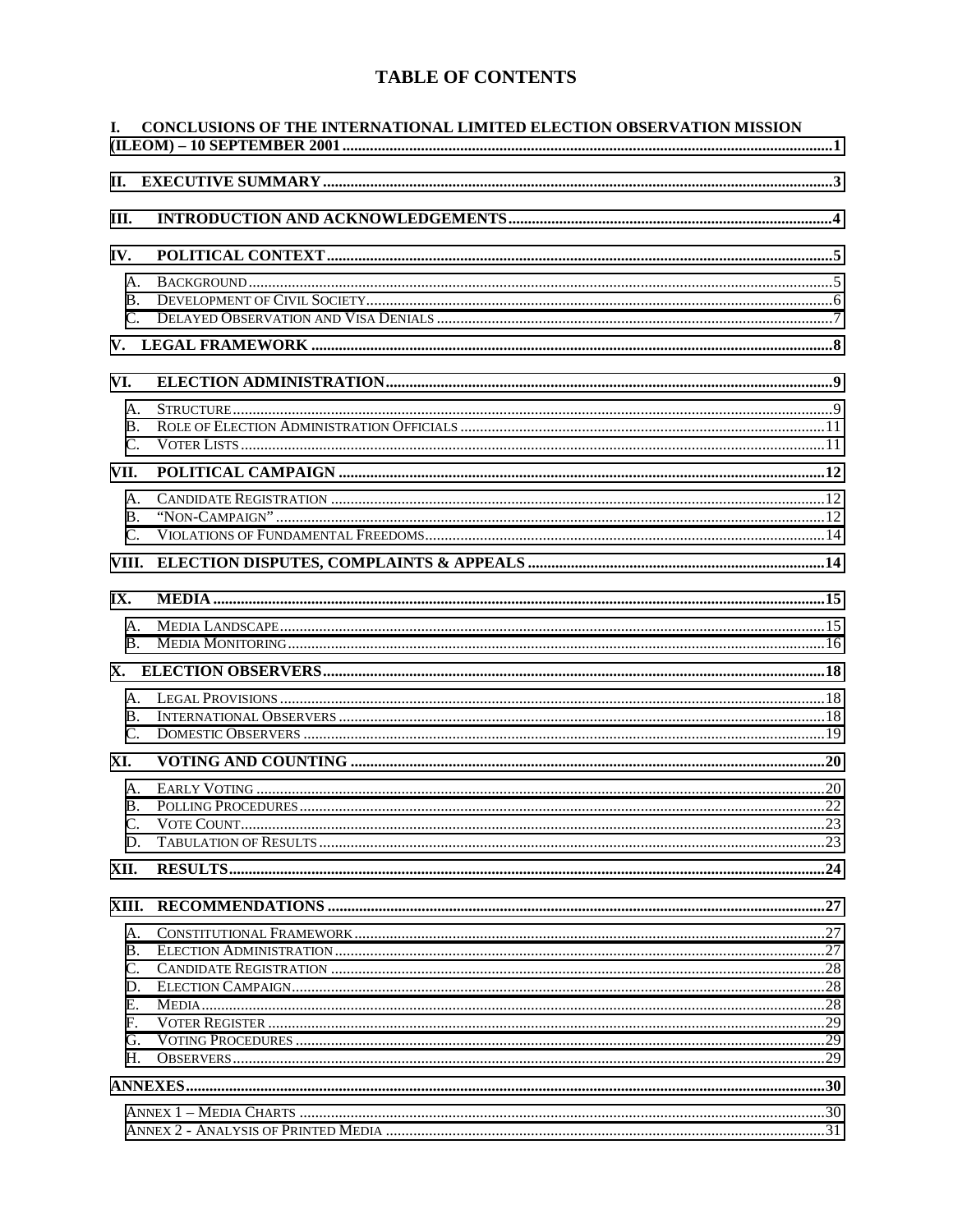# <span id="page-2-0"></span>**REPUBLIC OF BELARUS PRESIDENTIAL ELECTION**

# **9 September 2001**

# **OSCE/ODIHR Limited Election Observation Mission Final Report**

# **Revised Version, 4 October 20011**

#### **I. CONCLUSIONS OF THE INTERNATIONAL LIMITED ELECTION OBSERVATION MISSION (ILEOM) – 10 SEPTEMBER 2001**

The following Conclusions were included in the Statement of Preliminary Findings and Conclusions published by the International Limited Election Observation Mission, published in Minsk on 10 September 2001:

*The 2001 presidential election process in the Republic of Belarus represented an important opportunity to assess the development of democracy and civil society in the country. As such, this election will influence the future relations between Belarus and the international community, including the European institutions.* 

*The ILEOM undertook its monitoring mission on the basis of international standards for conduct of democratic elections as formulated by the OSCE and the Council of Europe. The ILEOM confirmed the importance of the four criteria established in 2000 by the Parliamentary Troika as the benchmarks for democratic elections and the main conditions for the ongoing democratisation process in Belarus:* 

- *Transparency of the election process,*
- *Access of opponents to the state-run mass media,*
- *Non-discrimination of political opponents, and*
- *Meaningful functions and powers for the parliamentary body.*

*There were fundamental flaws in the electoral process, some of which are specific to the political situation in Belarus, including:* 

- *A political regime that is not accustomed to and does everything in its power to block the opposition;*
- *Executive structures with extensive powers, including rule by presidential decree, that are not balanced with commensurate legislative controls, and that allow the arbitrary changing of the electoral environment;*
- *A legislative framework that still fails to ensure the independence of election administration bodies, the integrity of the voting results tabulation process, free and fair campaign conditions, and imposes excessive restrictions for campaigning and observers;*
- *The legal provisions for early voting do not guarantee the proper control and counting of early votes;*

 $\frac{1}{1}$ 

Please see footnote 17 for an explanation for this revised version.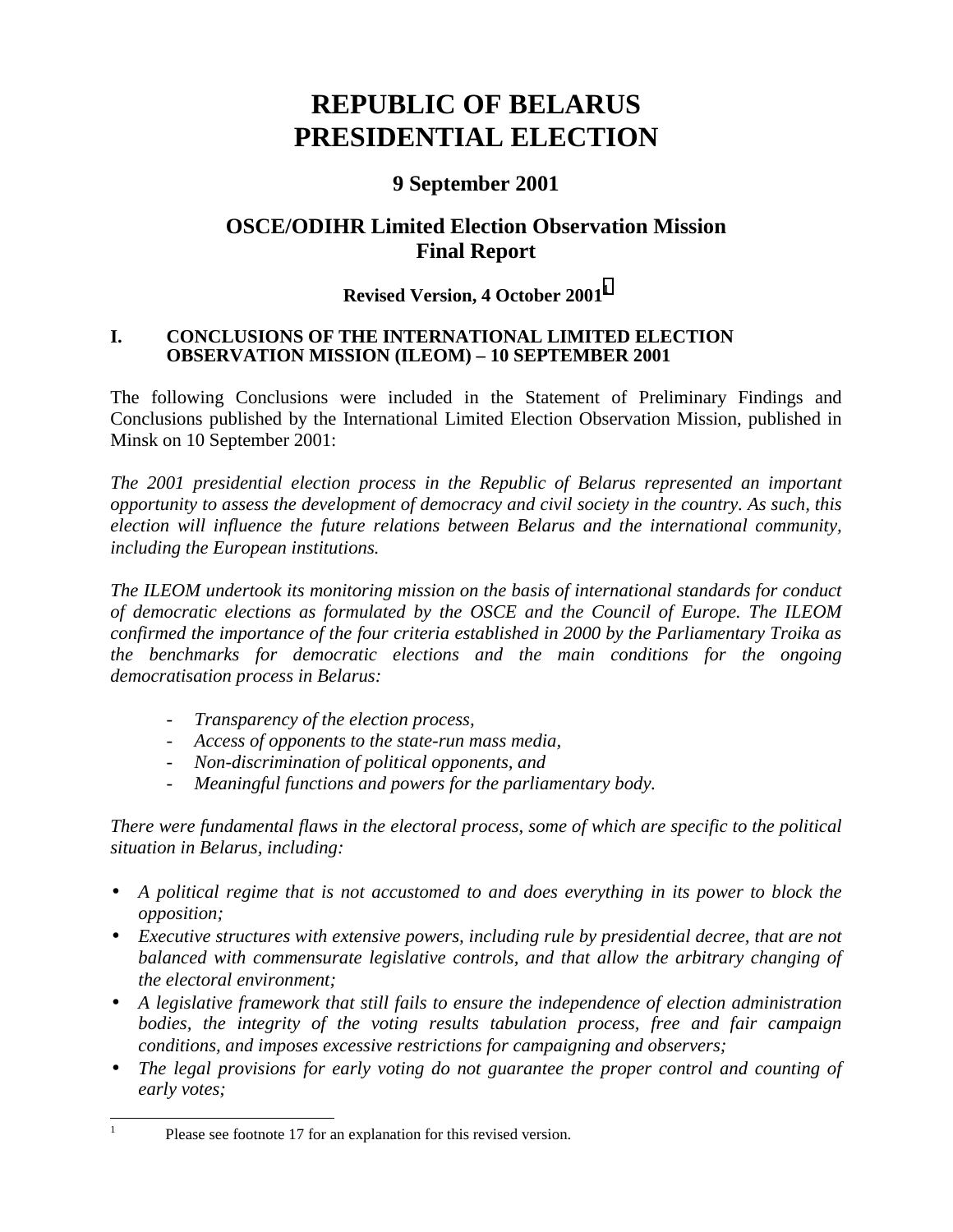- An election administration system that is overly dependent on the executive branch of *government from the national to the local community levels, and is partial;*
- *A campaign environment seriously to the disadvantage of the opposition candidates;*
- *A campaign of intimidation directed against opposition activists, domestic observation organizations, opposition and independent media, and a smear campaign against international observers; and*
- *Highly biased State-controlled media and censorship against the independent print media.*

*During the last year and on the occasion of the 2001 presidential election, some positive features were noted in Belarus, in particular as regards the democratic awareness of the people. These changes may constitute hope for further improvement. These positive elements are the following:* 

- *An emerging civil society mobilized and deployed many thousands of domestic observers, including those favorable to the government; it was however profoundly regrettable that a few thousand of these observers had their accreditation revoked;*
- *The democratic forces of the opposition were able to overcome their differences and jointly contest the election, being an expression of greater and maturing political and democratic awareness;*
- *With three candidates competing in the presidential election, voters in Belarus were offered a genuine political choice, although the restrictive campaign regulations and practices made it extremely difficult for the voters to be fully informed about the alternatives;*
- *With the help of international experts, improvements have been made in some areas of the legislative framework for elections;*
- *The administrative preparations were conducted well from an organizational point of view; the legal terms for the formation of electoral commissions and the registration of candidates were respected within the existing legal framework; and*
- *Voting on 9 September was in accordance with the legal provisions and orderly.*

*The international community is especially concerned about explicit threats made recently by highest government representatives against the opposition and independent media and activists. Developments in this area will remain under special international scrutiny.* 

*On the basis of these observations and without taking into account the outcome of the election, the ILEOM concludes:* 

- *1. The 2001 presidential election process failed to meet the OSCE commitments for democratic elections formulated in the 1990 Copenhagen Document and the Council of Europe standards.*
- *2. The ILEOM welcomes and acknowledges the emergence of a pluralist civil society, being the foundation for the development of democratic political structures, representing all segments of the population.*
- *3. The isolation of the country is not in the best interest of the Belarus people and is not conducive to strengthening democratic development.*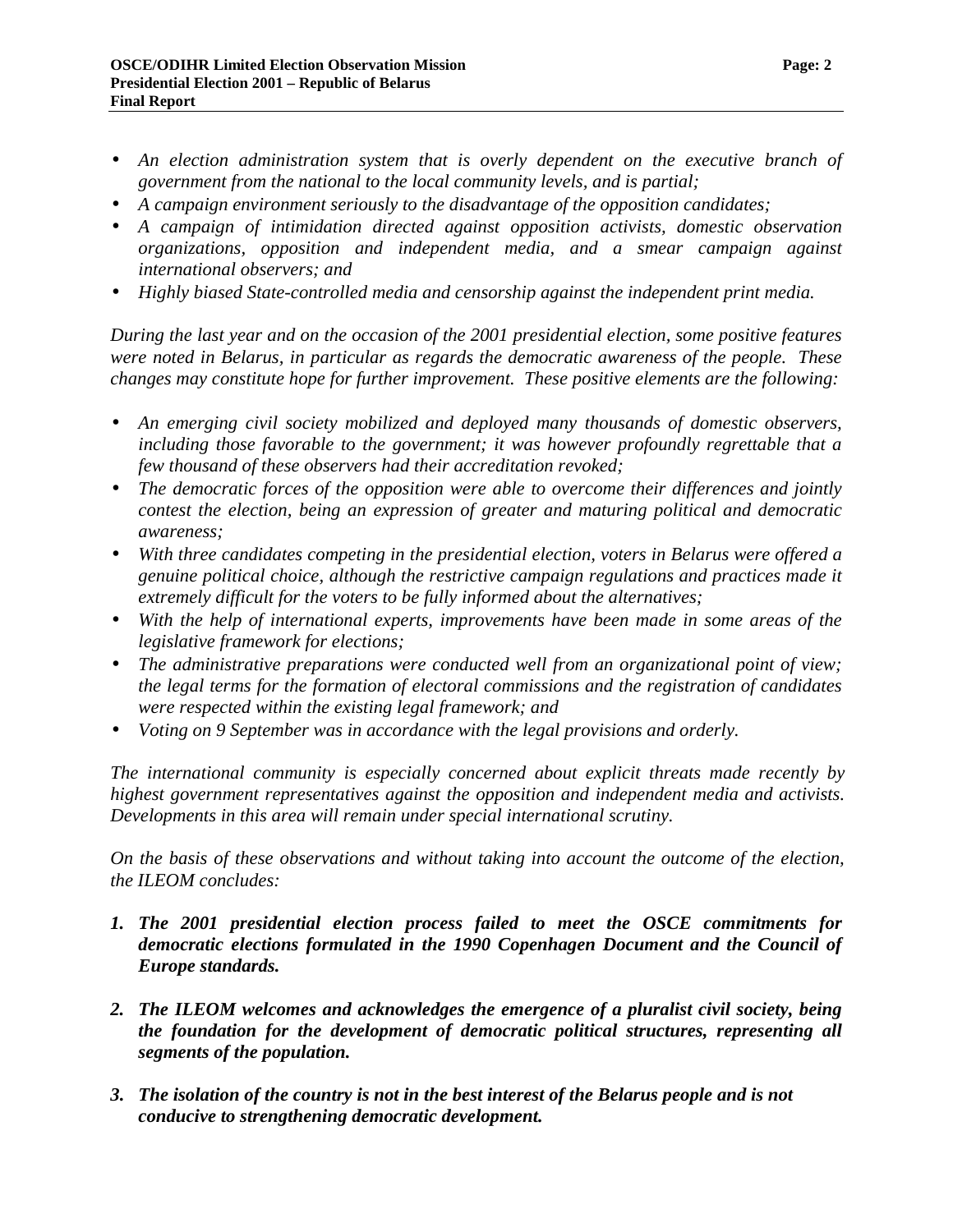<span id="page-4-0"></span>*The ILEOM emphasized the great contribution to the process of democratic awareness made by the OSCE Advisory and Monitoring Group and its Head of Mission. This work should continue as such.* 

*Taking into account that the development of civil society and its political structures based on grass-root democracy represents the basis of a strategy for bringing Belarus up to European democratic standards – having its origin within Belarus society itself, the ILEOM considers that:* 

- *The credit for those developments could not go to the current presidential leadership but to the Belarus civil society and democratic structures;*
- *The Belarus authorities should to overcome the deficiencies of the electoral process and fulfil the obligations to implement the OSCE commitments and Council of Europe standards since these deficiencies put doubt on the democratic character of the election outcome;*
- *The strengthening of the democratization process must continue with a view to reintegrating Belarus and its people in the European system of standards and values.*

*Furthermore, the ILEOM regrets that the policy of the Belarus authorities as regards basic democratic structures and respect for fundamental human rights and values has greatly contributed to the current degree of isolation of the country and its people. The international community at its highest political level should reassess its policy towards this country bearing in mind both the existing democratic deficit as well as the positive trends indicating a more pluralistic political environment in Belarus. The democratic deficit should not result in the isolation of the people of Belarus, but rather in a renewed effort to help its democratic development.* 

*This process of reassessment must be carried out in order to define strategies for the development of a fully functioning civil society and democratic political structures in Belarus. The institutions represented in the ILEOM are prepared to continue to give further assistance to the promotion of a constructive dialogue across the political spectrum of the civil society, and between the authorities and the international community with a view to facilitate the process of democratic transition and integration in European structures.* 

# **II. EXECUTIVE SUMMARY**

The Constitution of the Republic of Belarus was amended in 1996 after a controversial referendum, following which the Supreme Soviet was transformed into a bicameral Parliament and its powers curtailed, and the President's term of office, due to expire in 1999, was extended until 2001 and his powers were broadened. In tandem with these changes, fundamental freedoms in Belarus deteriorated. These changes provoked a crisis in the country's relations with the international community, including a suspension of its guest status with the Council of Europe and non-recognition of the Parliament by the OSCE Parliamentary Assembly. The 2000 parliamentary elections failed to reverse these trends.

Regrettably, the 2001 presidential election also failed to meet the OSCE commitments for democratic elections formulated in the 1990 Copenhagen Document.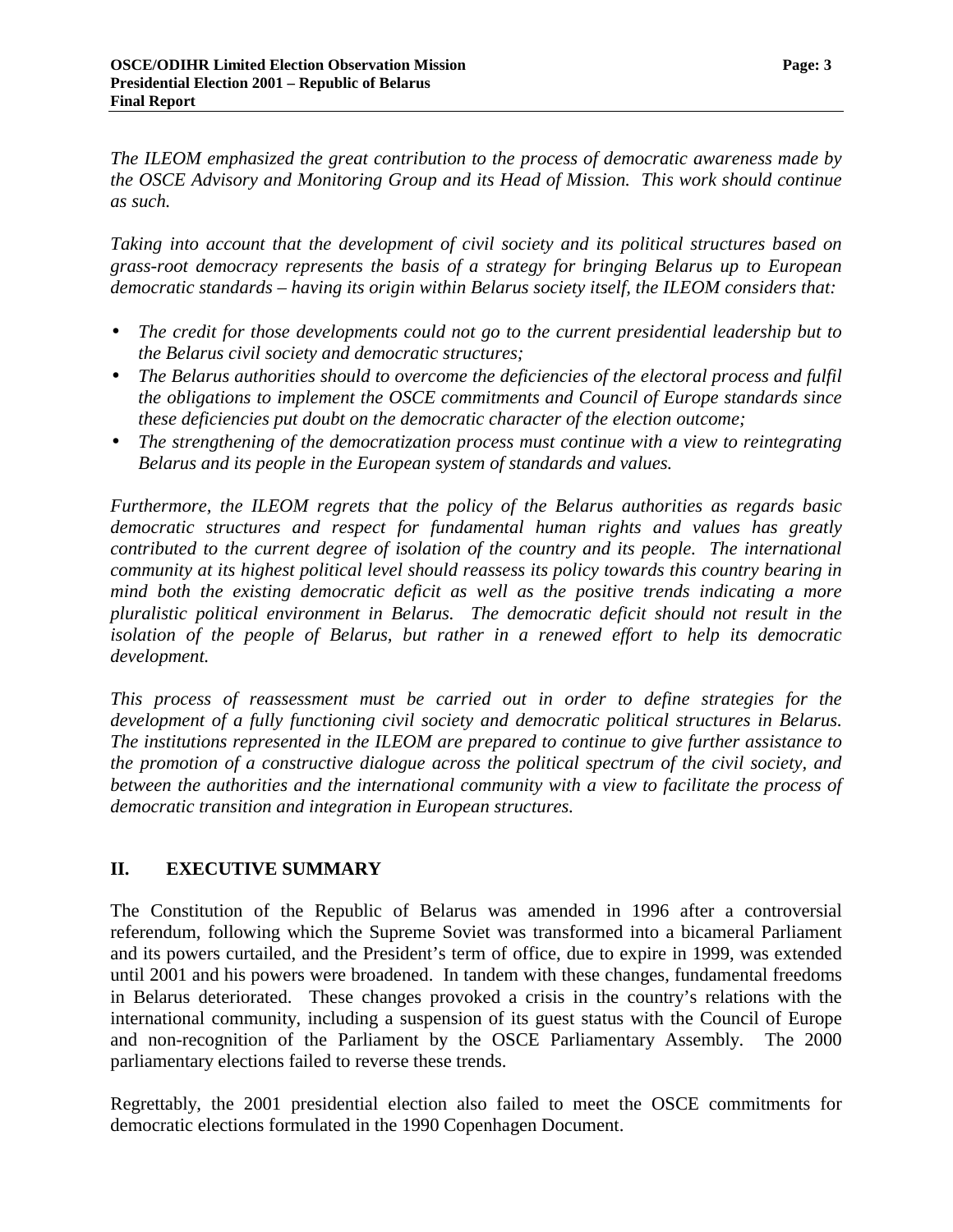<span id="page-5-0"></span>Although the election process on 9 September was generally positive, violations committed against domestic observers and in some cases against international observers raised questions about the integrity of the process. These questions were further aggravated when combined with the high turnout during the permissive early voting process (14-19%), the mobile vote (4.5%), and the absence of transparency during the critical tabulation of the nationwide aggregated voting results.

Nonetheless, election day proceedings were not the determining factor for concluding that the presidential election failed to meet the OSCE commitments for democratic elections. Already during the months leading to 9 September, conditions in Belarus were such that the presidential election could not meet the OSCE commitments for a free, fair, equal, transparent and accountable election. In a political culture unaccustomed to opposition and pluralistic political debate, with vertical State structures in control of not only all levels of government but also industry, agriculture, education and social services, and the great majority of the population dependent on these vertical structures for its livelihood, far from being conducive to a democratic election, the environment did not provide an equal opportunity for contestants nor the possibility for the public to be informed about the choices available.

This legacy of pervasive control and intolerance must be overcome before remedies to the technical aspects of the electoral process can bear genuine results. Such fundamental changes cannot be promoted and fostered in a country in isolation. As such, the isolation of Belarus is not in the best interest of its people and is not conducive to strengthening democratic development.

Thus, the OSCE/ODIHR stands ready to consider cooperation with and assistance to the authorities and civil society of Belarus in order:

- To promote a constructive dialogue across the political and social spectrum of civil society, and between the government and civil society;
- To facilitate the parallel processes of promoting the democratic transition of Belarus and its integration in European structures; and
- To eventually remedy the technical shortcomings and to build on the strengths identified in this report.

In this context, the AMG has a critical role and the OSCE/ODIHR looks forward to continuing its full cooperation with the Group.

#### **III. INTRODUCTION AND ACKNOWLEDGEMENTS**

The OSCE Office for Democratic Institutions and Human Rights (OSCE/ODIHR) Limited Election Observation Mission (LEOM) was established in Minsk on 17 August and shortly thereafter started monitoring the electoral process with 27 experts and long-term observers deployed in the capital and seven regional centers. Regrettably, due to a delayed invitation by the authorities of Belarus, the OSCE/ODIHR limited its observation to the last three weeks of the electoral process only (see Section III, C).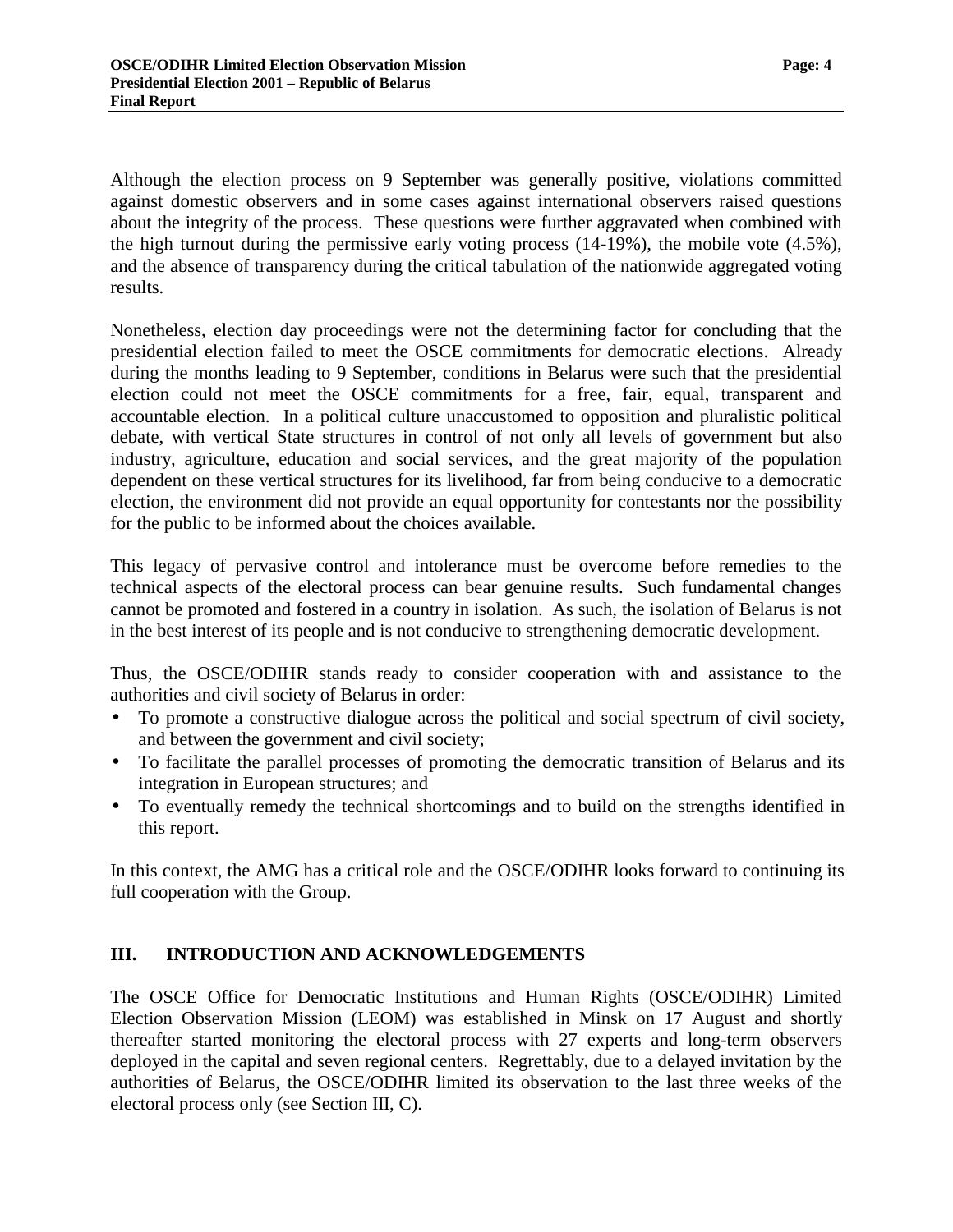<span id="page-6-0"></span>The LEOM was headed by Mr. Hrair Balian and included nationals from 20 countries throughout the OSCE region – Bulgaria, Croatia, Denmark, Germany, Italy, Kyrgyzstan, Lithuania, the former Yugoslav Republic of Macedonia, the Netherlands, Poland, Romania, the Russian Federation, Slovakia, Sweden, Switzerland, Tajikistan, Ukraine, the Federal Republic of Yugoslavia, the United Kingdom, and the United States of America.

For election day, the LEOM was joined by the OSCE Parliamentary Assembly (OSCE/PA), the Parliamentary Assembly of the Council of Europe (PACE), and the European Parliament (EP) to form the International Limited Election Observation Mission (ILEOM). Mr. Kimmo Kiljunen MP (Finland), Vice-president of the OSCE PA, was designated by the OSCE Chairperson-in-Office as Special Co-ordinator for the OSCE Limited Election Observation Mission to Belarus. Mr. Stef Goris MP (Belgium) led the delegation of the PACE. Mr. Jan Wiersma MP (Netherlands) led the delegation of the EP.

On election day, the ILEOM deployed 293 short-term observers, including 57 from the OSCE PA, 12 from the PACE, and 10 from the EP. The members of the parliamentary delegations represented the political spectrum. The ILEOM monitored the polling and vote count in over 1,000 polling stations throughout Belarus.

Thanks to generous voluntary contributions from participating States, the OSCE/ODIHR was able to recruit experts and observers from participating States in transition to take part in the long-term phase of the LEOM, and 47 observers to take part in the short-term phase of the observation.

The LEOM wishes to thank the OSCE Advisory and Monitoring Group (AMG) in Belarus as well as the embassies of OSCE participating States, the European Union, and the Council of Europe for their support throughout the duration of the mission.

The LEOM wishes to express appreciation to the Ministry of Foreign Affairs, the Central Commission of the Republic of Belarus for Elections and the Conduct of Republican Referenda (CEC), and other national and local authorities for their assistance and cooperation during the course of the observation.

# **IV. POLITICAL CONTEXT**

#### **A. Background**

Presidential and parliamentary elections were held in the Republic of Belarus in 1994 and 1995 respectively under a new Constitution adopted in 1994 providing for parliamentary democracy and political pluralism. After President Lukashenko's election in 1994, the powers of the parliament (Supreme Soviet) declined in tandem with a steady strengthening of executive powers, and a practice of governing by presidential decree. Following a referendum in 1996, the President's powers were further broadened and his term of office extended until 2001.

The 1994 Constitution was amended as proposed in the referendum despite a Constitutional Court ruling that the referendum was not binding. The Supreme Soviet was transformed into a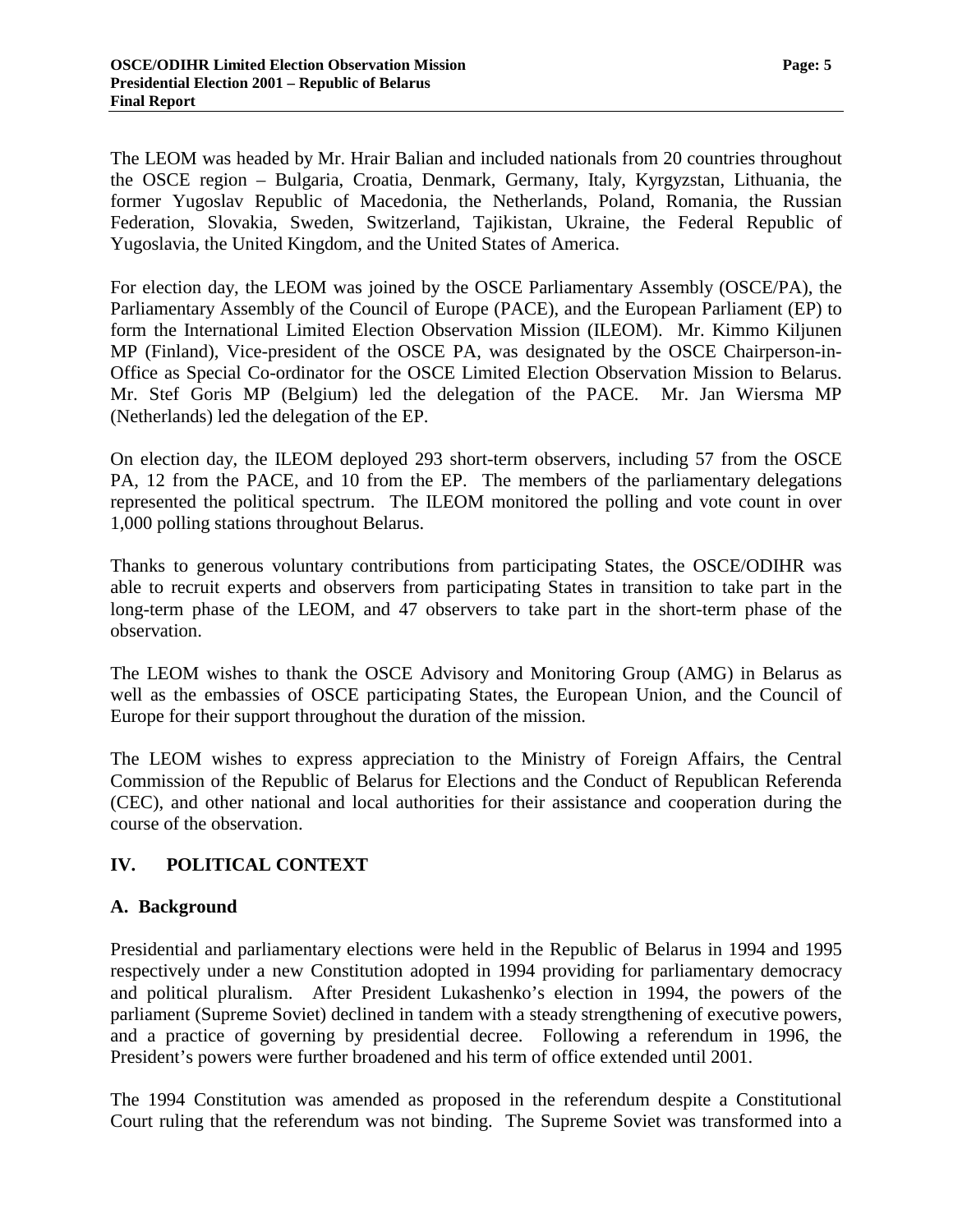<span id="page-7-0"></span>bicameral parliament, consisting of a House of Representatives made up of 110 selected deputies and a Council of Republic consisting of 69 appointed members. In 1997, the Council of Europe suspended the Republic's guest status in the organization. The OSCE/PA continued to recognize the members of the  $13<sup>th</sup>$  Supreme Soviet as the legitimate representatives of the country's parliament.

The October 2000 elections to the 110-seat House of Representatives were the first parliamentary elections in Belarus since the disputed referendum of 1996 and the subsequent constitutional controversy. They followed a year of intense domestic and international activity that sought to create the conditions for democratic elections.

On 21 May 2000, the OSCE/ODIHR, the OSCE/PA, the OSCE Advisory and Monitoring Group (AMG), the PACE, the EP, and the European Commission met in Vienna to review the criteria for democratic elections in Belarus. These criteria were summarized as follows:

- The establishment of a democratic electoral code, guaranteeing full transparency of the electoral process and a representative composition of the Central, Regional and Local Election Commissions;
- Satisfactory procedures for the access of all political parties to the mass media, especially the electronic media;
- The establishment of meaningful functions for the Parliament to be elected; and
- The observance of a "peace period" for the development of minimum trust and confidence during the run-up to the elections (abstention from political repression by way of criminal court proceedings and from harassment by police and security forces).

In August 2000, the same institutions met again to review progress since May and concluded that the Belarus authorities had not made enough progress to justify the presence of a full election observation mission. However, the meeting concluded that the improvements and changes in the legal framework for elections justified the deployment of a more limited OSCE/ODIHR Technical Assessment Mission (TAM), excluding any observation on election day. At the conclusion of the process, the TAM found that the parliamentary elections in Belarus failed to meet international standards for democratic elections, including those formulated in the 1990 Copenhagen Document of the OSCE. Despite some improvements since previous elections, the process remained flawed.

#### **B. Development of Civil Society**

In the intervening period between the parliamentary and presidential elections, civil society in Belarus took significant steps of substantive engagement in issues relating to democratic development.

Since 1999, several opposition political parties cooperated within the framework of an "Advisory Council". In 1999, they negotiated with the authorities on limited democratic reforms involving the opposition's access to the media, the functions of the Parliament, a legal framework for democratic elections, and the respect of human rights. First results were achieved in November 1999, but abandoned by the authorities shortly thereafter. Nonetheless, these events enabled the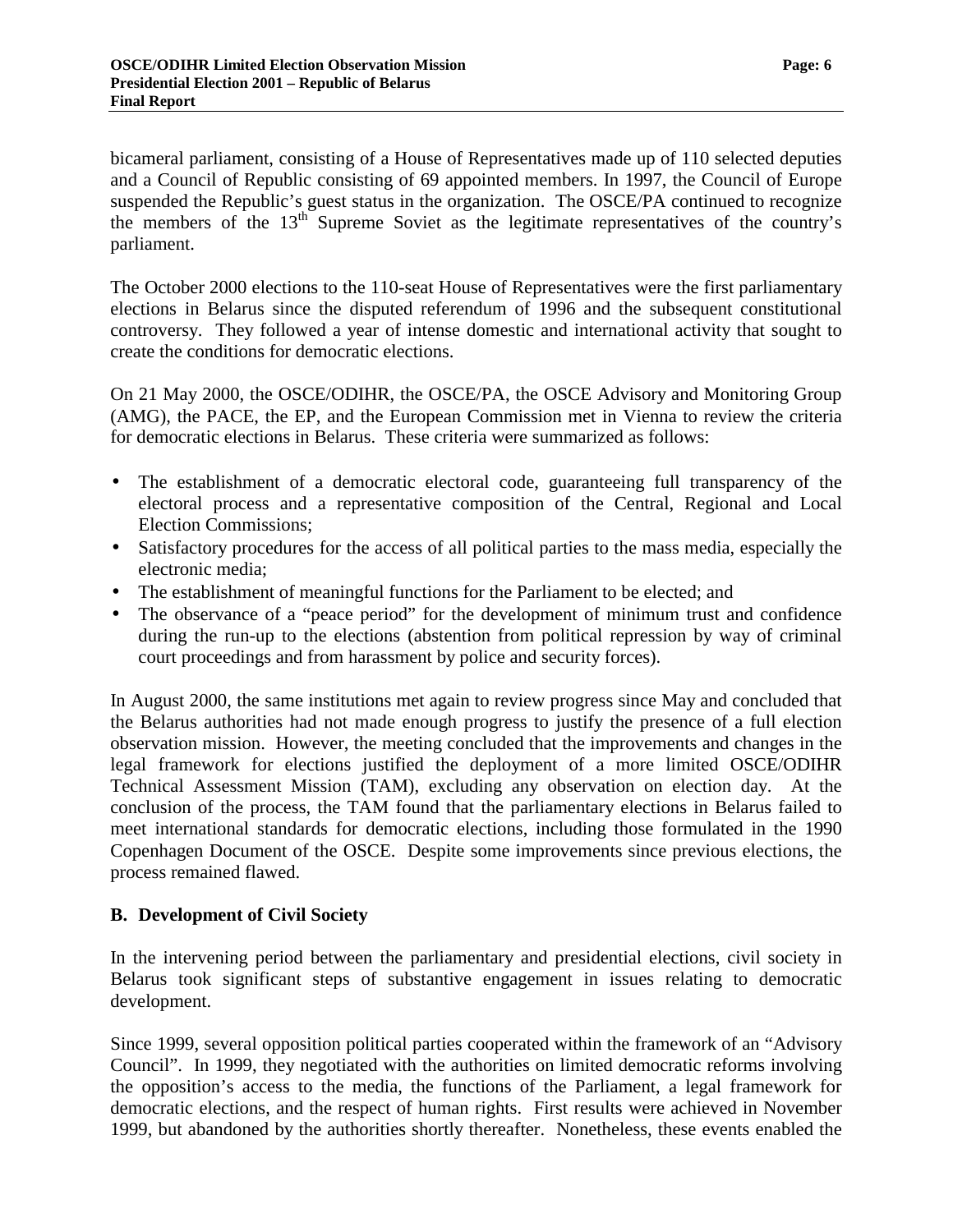<span id="page-8-0"></span>opposition to develop a political culture of cooperation and a capacity to compromise. However, they split on the issue of participation or boycott in the 2000 parliamentary elections. Unity was reestablished in 2001 for the presidential election. Thus, a large number of political and social groups initiated the establishment of a coalition in support of a single candidate for the presidential election, and eventually achieved this goal. They agreed to introduce five candidates initially in order to ensure the registration of at least one. They also agreed that they would then pick one of the registered candidates to represent the democratic opposition and the others would withdraw.

At the same time, non-governmental organizations cooperated closely in order to set up a countrywide network of independent election observers. More than 10,000 such observers were registered by the non-governmental organizations cooperating under the umbrella group "Belarus Initiative – Independent Observation". Thousands more were registered on behalf of the incumbent.

#### **C. Delayed Observation and Visa Denials**

On 7 June 2001, the House of Representatives of Belarus called for a presidential election on 9 September 2001. In early July, another meeting convened by the OSCE Chairmanship, with the participation of the OSCE/ODIHR, the OSCE/PA, the OSCE/AMG, the PACE, the European Commission, the EP, and the US-based National Democratic Institute (NDI) recommended that the OSCE/ODIHR establish a full observation mission for the 9 September presidential election in Belarus, including the deployment of short-term observers for election day. On 9 July, the OSCE/ODIHR communicated its intentions to observe the presidential election to the Belarus Ministry of Foreign Affairs (MFA). In subsequent communications with the MFA, the OSCE/ODIHR reiterated that it was prepared to deploy the full observation mission starting on 1 August.

The Belarus authorities delayed the invitation to the OSCE/ODIHR to observe the presidential election by several weeks and then further delayed issuing visas to some members of the observation team. As a result, the OSCE/ODIHR could not start the deployment of the long-term team until 17 August. This prevented the OSCE/ODIHR from observing critical early phases of the election process and forced it to deploy a Limited Election Observation Mission (LEOM) rather than a standard, full, and in-depth mission.

The delayed invitation prevented the OSCE/ODIHR from fulfilling its mandate to observe the entire electoral process – "before, during and after elections" (Budapest Concluding Document, Chapter VIII, par. 12, 1994; and Istanbul Summit Declaration, par 26, 1999). The OSCE/ODIHR was prevented from observing (1) the formation of election commissions; (2) the signature gathering for candidates; (3) the candidate registration and the complaints and appeals thereafter; and (4) the first week of a four-week election campaign and media coverage.

In addition, two members of the LEOM were arbitrarily denied visas and entry into the country.

The OSCE/ODIHR is aware of the sovereign right that States have to control entry into their territory. However, in order to fulfil its mandate as an independent institution, the OSCE/ODIHR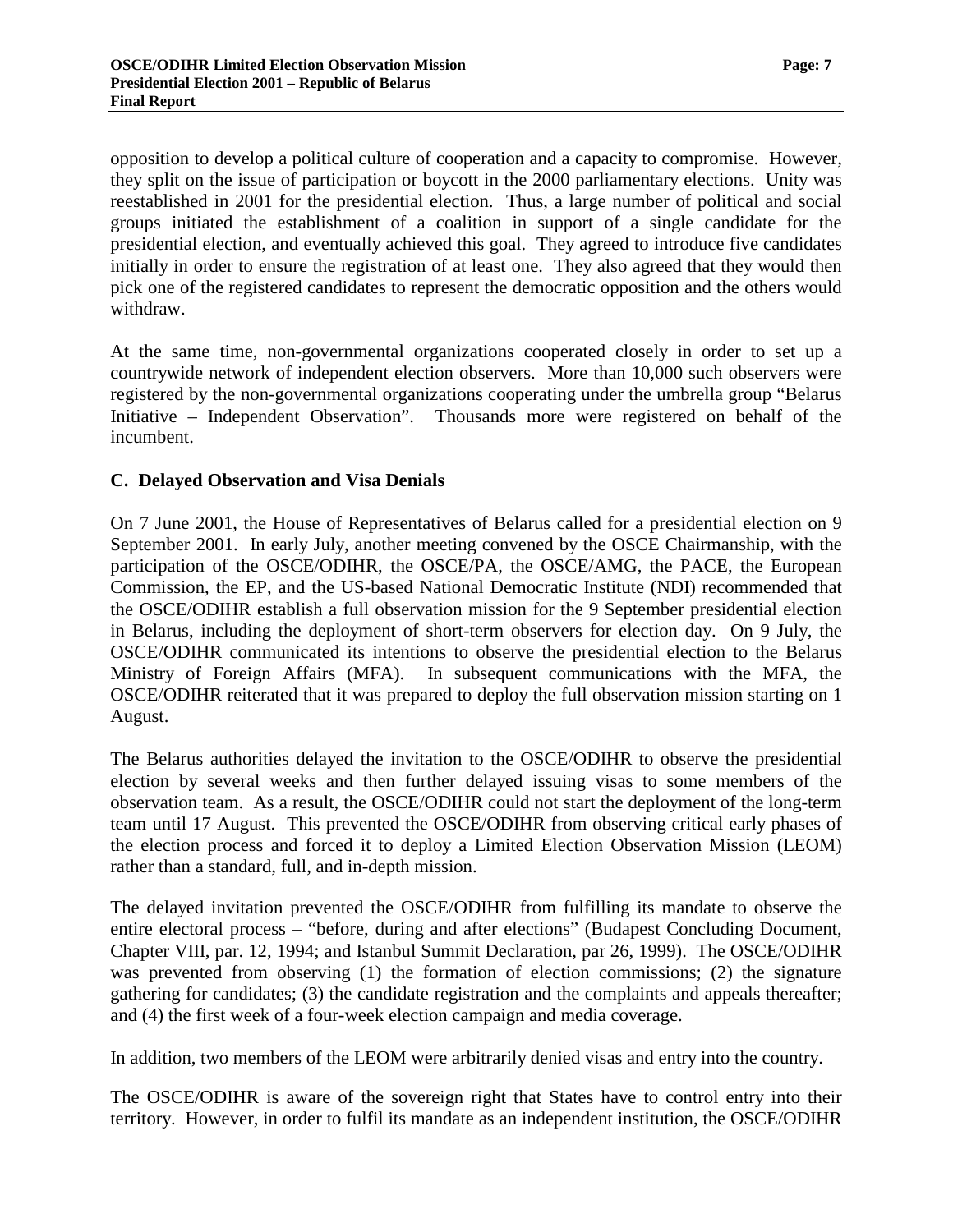<span id="page-9-0"></span>must be able to determine the size, composition and duration of its election observation missions without undue interference from States.

Nonetheless and in contrast to the delayed invitation and visa denials by the MFA, all short-term observers of the ILEOM were promptly accredited by the CEC and the MFA granted all their visa requests.

# **V. LEGAL FRAMEWORK**

The Constitution of the Republic of Belarus, the Electoral Code, other legislative acts governing election-related activities, presidential decrees, and decisions of the CEC constitute the legal basis for the presidential election. The Constitution provides that generally accepted principles and norms of international law supercede national laws (Article 8).

Article 79 of the Electoral Code provides that a candidate is elected if more than half of the citizens included in the voter register take part and if the candidate wins more than half of the votes cast. Otherwise, a second round takes place within two weeks between the two candidates with the highest votes. The same requirements apply to the second round and the process is repeated until the two conditions are met.

The Electoral Code was adopted in February 2000 and amended in July of the same year, shortly before the parliamentary elections. Some shortcomings detailed in earlier OSCE/ODIHR reports were remedied, but other more fundamental flaws were not changed.

The Electoral Code may provide for democratic elections if it is not interpreted in a restrictive spirit. The CEC has the right to explain the Electoral Code and other election-related legislation for the purpose of their uniform implementation (Article 33). As an example of such nonrestrictive and inclusive interpretation, on 15 June 2001, the Constitutional Court, interpreting liberally the Constitution's Article 80 provision for "citizen of the Republic of Belarus, permanently residing in Belarus" and acting upon a request from the CEC, ruled that there was no constitutional bar to the CEC's registration of the initiative group of Zenon Poznyak for the presidential election, even though Poznyak has lived abroad for the past three years.

The problematic and fundamentally flawed aspects of the legislative framework include:<sup>2</sup>

• **Rule by Presidential Decree** – although the Constitution (Article 101, par. 3) generally permits the President to issue decrees in "instances of necessity and urgency", as illustrated by Decrees No. 8, 11, and 20, such decrees fall short of the intent of the constitutional provision when the President is also a candidate and the decrees impact the electoral process,

 $\frac{1}{2}$  These comments should be read together with a set of comprehensive comments on the Electoral Code and recommendations issued by the OSCE/ODIHR during the past 18 months, including: OSCE/ODIHR Assessment of the Adopted Electoral Code of the Republic of Belarus, Warsaw, 6 March 2000; OSCE/ODIHR Assessment of the Electoral Code of the Republic of Belarus and of the Position of the Government of Belarus on the Electoral Code as Stated by the Central Election Commission of Belarus, Warsaw, 26 July 2000; and Belarus Parliamentary Elections, Technical Assessment Mission Final Report, Warsaw, 30 January 2001.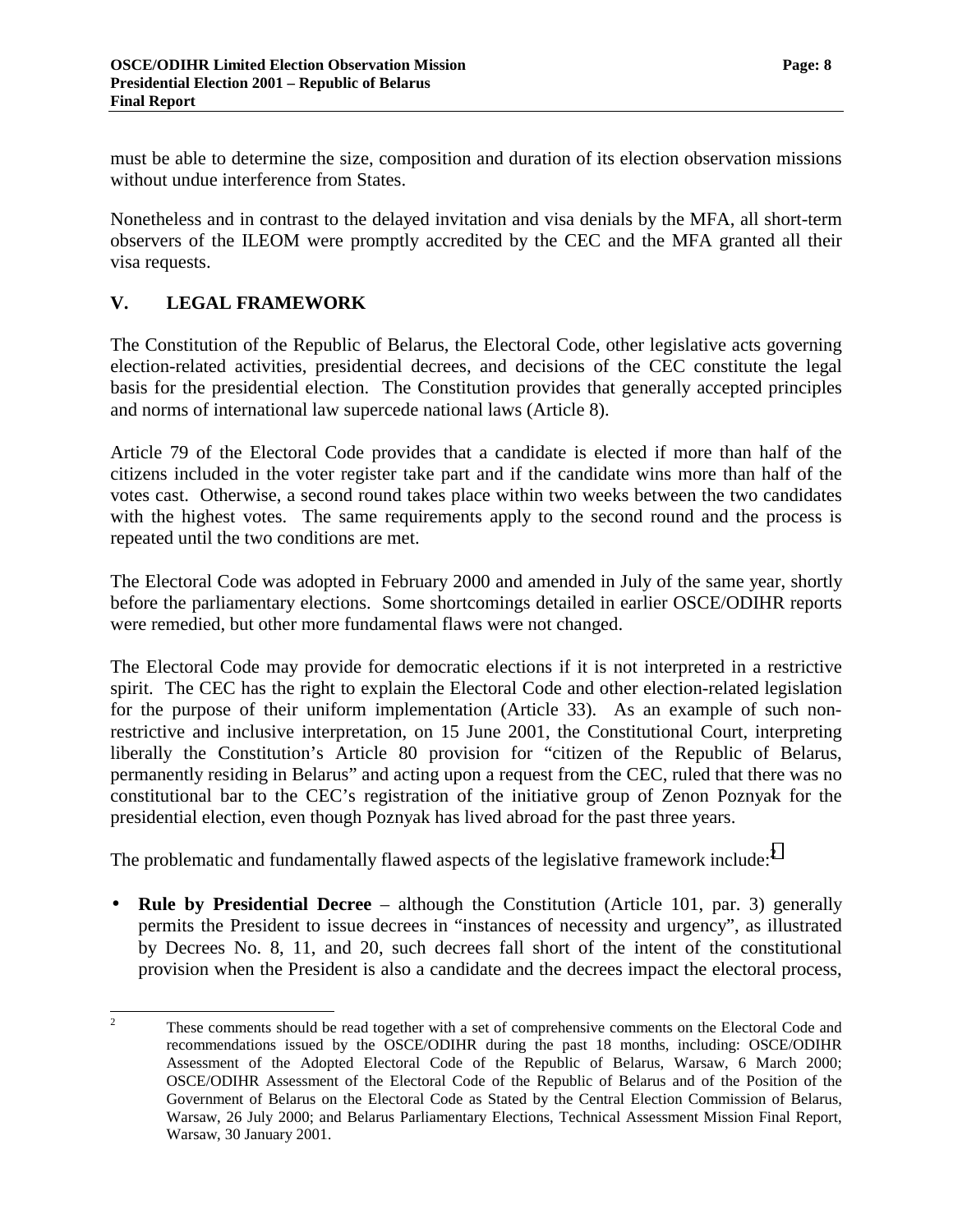<span id="page-10-0"></span>in particular by restricting the rights of other participants in the process – namely political parties, potential candidates, and public associations.

- **Insufficient provisions to ensure the integrity of the voting and transparency during the tabulation of results** – overly permissive early voting provisions (see Section X, A); absence of separate accounting for the early and mobile voting; and the complete absence of polling station level details to substantiate the vote tabulation results at the territorial, oblast, and CEC levels (see Section XI, D).
- **Restrictive provisions for observers** a prohibition to hold press conferences before the end of election day; no right to approach the work area where ballots are handed to voters, their identification checked, and the voter register marked; no right to periodically inspect the voting booths; and no right to accompany result protocols during transport to higher level commissions (see Section X, B).
- **Restrictions on free and fair campaigning**  excessive campaign regulations that restrict candidates' ability to reach voters and stifle public debate during the electoral process. Presidential Decree No 11 (7 May 2001) introduced additional limitations on the freedom of expression. Thus, political parties, trade unions, and other organizations may only organize demonstrations with an expected turnout over 1,000 with prior permission from the head of oblast or the city of Minsk executive committee. The organizing party or trade union may be disbanded for a violation of this Decree.
- Limited opportunities to challenge CEC decisions The Electoral Code stipulates that only a limited number of CEC decisions may be appealed to the Supreme Court: the denial of registration of a nominated candidate, acceptance of the withdrawal of candidate without valid cause, and the invalidation of elections. In addition, the time frame for appeals is short, for example, appeals on the invalidation of elections must be lodged with the CEC not later than the day following an election (Article 79).
- **Independence of electoral commissions not ensured –** The Code does not ensure that the CEC and lower commissions are institutionally independent from the executive bodies. The Code provides that executive authorities should support the election commissions (Article 38). The executive authorities have instead attempted to direct the work of the electoral commissions.

# **VI. ELECTION ADMINISTRATION**

# **A. Structure**

The election is administered through a pyramid structure of election commissions, beginning with the CEC and descending down through the Territorial Election Commissions (TEC) of oblast and Minsk City level (7), then rayon (district), city and city district level (161), and thereafter to the Precinct Election Commissions (PEC - polling station) level (6,753). From an organizational point of view, the preparations for the election were conducted well, respecting the legal deadlines for the formation of commissions, the registration of candidates, and voter registration.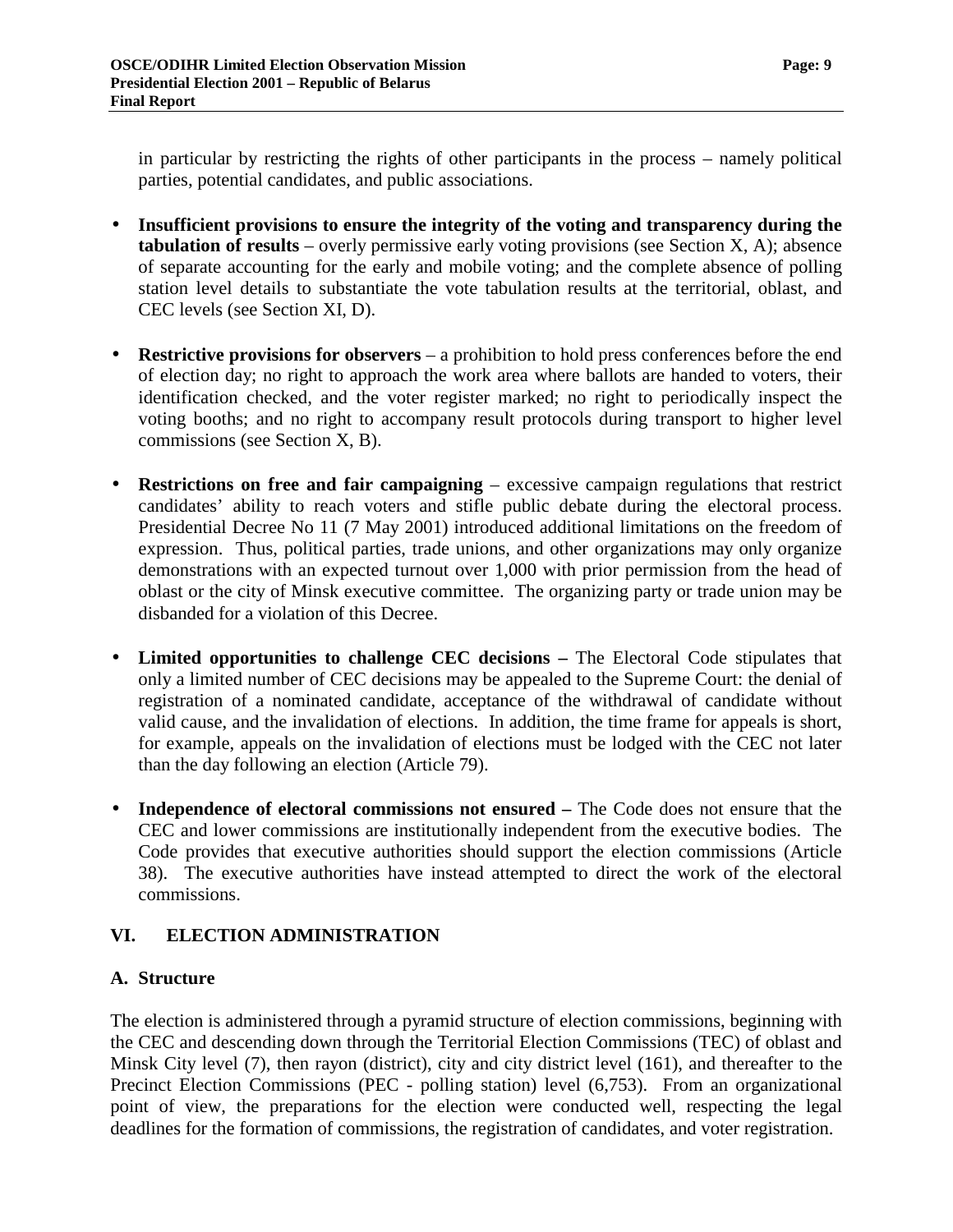The Law on the Central Commission of the Republic of Belarus for Elections and Republican Referenda (30 April 1998) established the CEC as an independent body. Through its resolutions and decisions, the CEC provided for the uniform application of the Electoral Code. However, the CEC issued inadequate regulations or declined altogether to issue regulations, instructions or decisions to enhance the application of some provisions of the Electoral Code that were problematic during the parliamentary election in October 2000 – e.g., early voting, tabulation of results, the rights of observers. An exception is the mobile voting process that was improved.

The LEOM received notice to attend only three out of the five meetings of the CEC held during the three-week period prior to election day**.** However, regular contact was maintained with the CEC and its staff. Although the election commissions generally responded to inquiries from the LEOM, detailed information about the composition of the lower level commissions was difficult to obtain. Based entirely on information provided by the CEC for 30 out of 161 territorial, rayon, city and city district election commissions and for all six oblast and Minsk City election commissions, a quantitative analysis shows almost 81% of members are closely associated with or dependent on the executive administration (the so called "vertical structures").

The Electoral Code provides for the independence of the election administration from the State and local administration (Article 11), and for a clear distinction between the role of election commissions and the supporting role of the local executive. The latter's role is limited to providing premises for the commissions and logistical support, to create conditions for the normal conduct of the campaign, etc. In order to secure better co-ordination, the Electoral Code provides for the government bodies appointing the commission to have a representative member (Article 35). However, instead of the prescribed supportive role, the local executives were "supervising" the work of commissions. This "closeness" was always explained as for practical and operational reasons.

The CEC provided the following information on the composition of election commissions:

- 168 TECs 2,179 members (1,094 women 50.02%), of which only 67 were nominated by political parties;
- 6,753 PECs 78,407 members (50,616 women 64.56%), of which only 172 were nominated by political parties.

The LEOM was not deployed when these commissions were nominated and appointed. However, from complaints filed by citizens and associations as well as from the limited statistical data presented above, the appointment process can hardly be described as balanced. With only 239 out of some 80,000 commission members nominated by political parties, the Electoral Code clearly failed to ensure a balanced representation of both pro-governmental and opposition political interests in the commissions.

Although women represent a majority in lower level commissions, Chairpersons and Secretaries of commissions at these levels were mostly men. Women were also well represented in the leadership of the Republican Coordinating Council, a broad collective of public associations and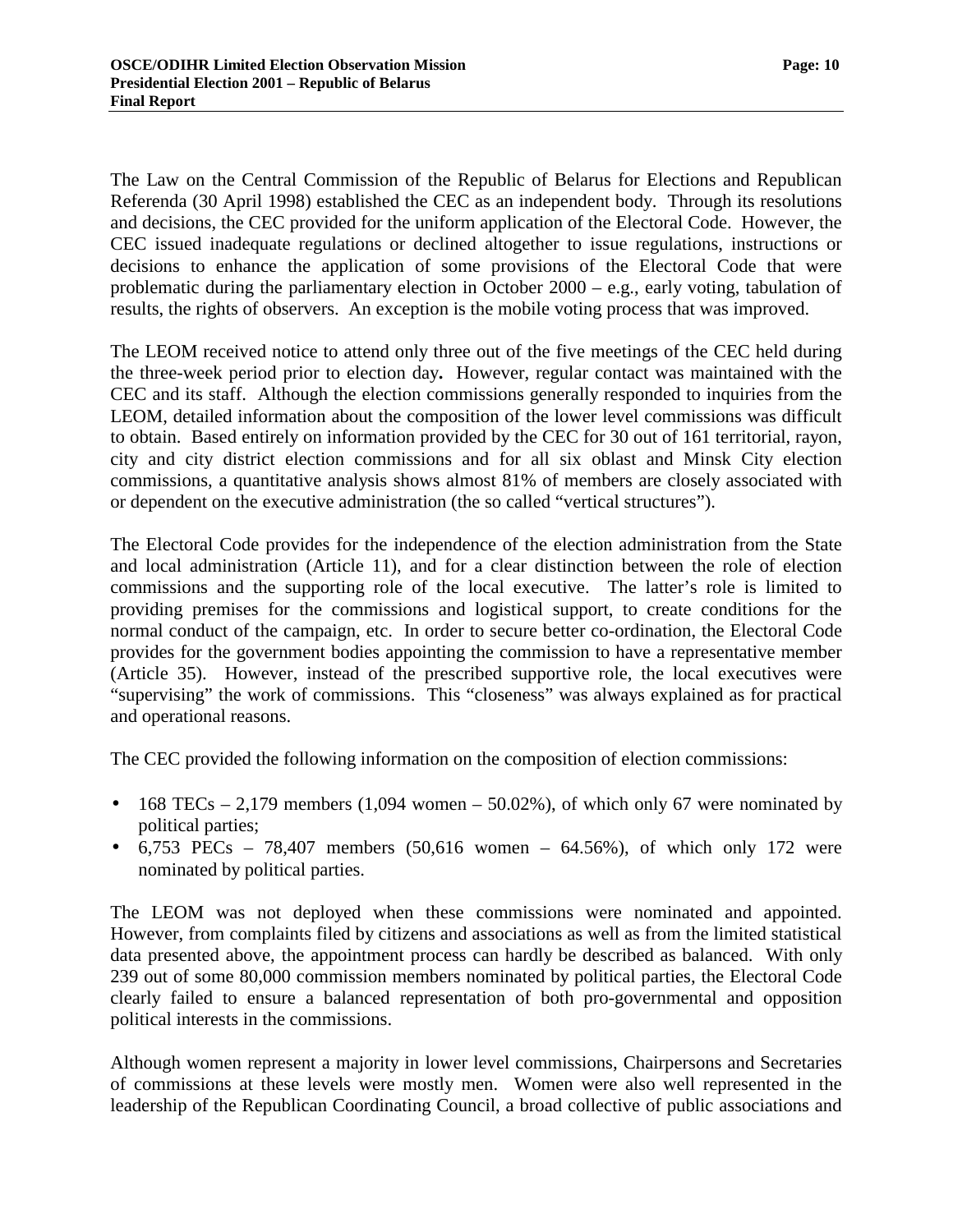<span id="page-12-0"></span>political parties supporting the incumbent, and the Advisory Council of opposition political parties, a broad spectrum of parties supporting candidate Goncharik.

### **B. Role of Election Administration Officials**

Some public statements by senior officials in the election administration at the very least created a perception of bias, i.e., CEC Chairperson Yermoshina's characterization that any potential defeat of the incumbent would be "a personal tragedy" for her.<sup>3</sup> Similarly, Nikolai Prisada, Chairperson of the Grodno Oblast TEC, in a statement broadcast over local television, affirmed that he would vote for the incumbent and that he was ready to entrust his own fate and the fate of his family, children and friends to the incumbent.

The LEOM was also concerned about repeated negative public references to observers by senior election commission officials. CEC Secretary Nikolai Lozovik was quoted during the early voting period stating that the main goal of domestic observers was to "arrange a torrent of complaints" in order to prevent the election from being internationally recognized. In an interview granted to the State-controlled newspaper *Zvyazda* on 30 August, the Chair of the CEC accused the OSCE/ODIHR observation team in Belarus of following orders from the US Department of State. She added, "a negative assessment of the Belarus presidential campaign by experts of the OSCE/[ODIHR] ... would prove that they acted under a political order".<sup>4</sup>

These statements contrast with the CEC Chairperson's earlier public statement that "The CEC's genuine independence is a guarantee of its fairness since it is made of politically neutral people who are respected in the society".

#### **C. Voter Lists**

The legislative procedures and the CEC regulations for the compilation of the voter lists do not provide for their reliable maintenance and updating nor do they provide comprehensive guarantees that each elector is included in the voter list of only one polling station.

Concerns about voter list accuracy arose in part from changes in the number of electors nationwide: from 7,228,506 on 25 August, when the voter lists were offered for review; to 7,221,434 on 4 September, the eve of the early voting period; and to 7,356,343 officially announced by CEC in the final results. During election day, the total number of electors increased by almost 108,000 of which 32,000 were added in Minsk city alone. These changes and discrepancies were not explained adequately.

The 8 September CEC decision recommending that PECs accept any identification document with photo as proof of voter identity weakened existing controls on the voter lists at a crucial time. Earlier, the CEC was less lenient with voter identification, reportedly refusing to recognize the use of pension books as sufficient identification during the signature-gathering phase of candidate registration. Furthermore, while international observers had the right to review the lists

<sup>&</sup>lt;sup>2</sup><br>3  $B$ elapan, 28 August 2001.

Belapan, 30 August 2001.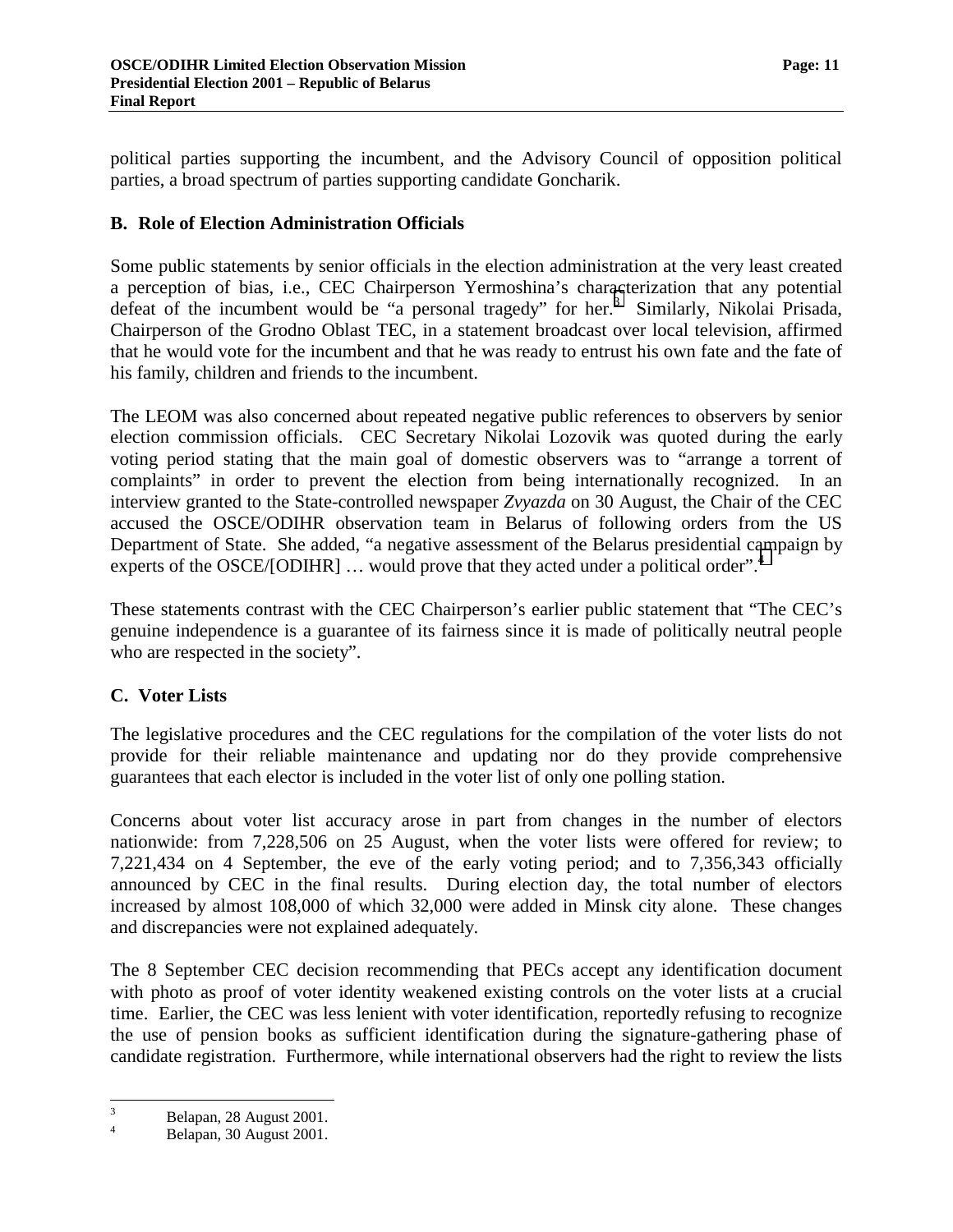<span id="page-13-0"></span>during the pre-election period, access was refused to domestic observers. On election day, most observers were refused access to the voter lists.

Voters are nearly evenly distributed across the oblasts, with the largest region, Minsk City, only 5% greater in number of resident voters than the smallest. The LEOM was informed by the CEC that the number of printed ballots exceeded the size of the electorate by approximately 7%. However, the order to print ballots was prepared on the basis of requests from oblast and Minsk City election commissions, rather than from a central calculation of the number of voters. In addition, the LEOM inspected the printing house where the ballots were printed and found that controls and security were inadequate.

### **VII. POLITICAL CAMPAIGN**

#### **A. Candidate Registration**

Initiative groups of 22 candidates were registered by the CEC to collect the required 100,000 signature petitions. Eventually, 16 presented petitions for approval by rayon, city, and city district commissions. Although the failure of the Belarus authorities to invite the OSCE/ODIHR promptly prevented the LEOM from observing the entire candidate registration process, the LEOM reviewed the complaints regarding the signature gathering process and found allegations about: (1) unauthorized local officials involved in registration of signature sheets, (2) petitioning among employees of State enterprises, (3) observers not allowed to monitor the petitioning process, and (4) obstacles to petitioning. In the case of the first allegation, the CEC found for the complainant and addressed the relevant TEC. The last case was referred to the Prosecutor's Office. In the case of the remaining allegations, the CEC found insufficient evidence.

In the end, four candidates were registered by the CEC on 14 August: the incumbent, President Alexsandr Lukashenko; the head of the Federation of Trade Unions of Belarus, Vladimir Goncharik; the former governor of Grodno Oblast, Semion Domash; and the leader of the Liberal Democratic Party, Sergey Gaidukevich. In keeping with an agreement forged between a broad coalition of opposition parties, associations and NGOs, Domash withdrew his candidacy on 22 August in favor of Goncharik, the "single democratic candidate". Only the remaining three appeared on the ballot paper. Thus, a genuine choice was available to voters in Belarus in this election.

The controversial Presidential Decree No 20 regarding the income and property declaration of candidates and their relatives was not used to disqualify candidates.

#### **B. "Non-Campaign"**

The rigid restrictions imposed on candidates by the legal and administrative framework, together with the constitutional powers granted to the incumbent, made for an unequal political contest. Each candidate was entitled to the equivalent of approximately \$12,500 in funds provided by the State for the campaign. In addition, citizens could contribute to a common election fund that was then distributed equally among candidates. This mechanism discouraged individual financial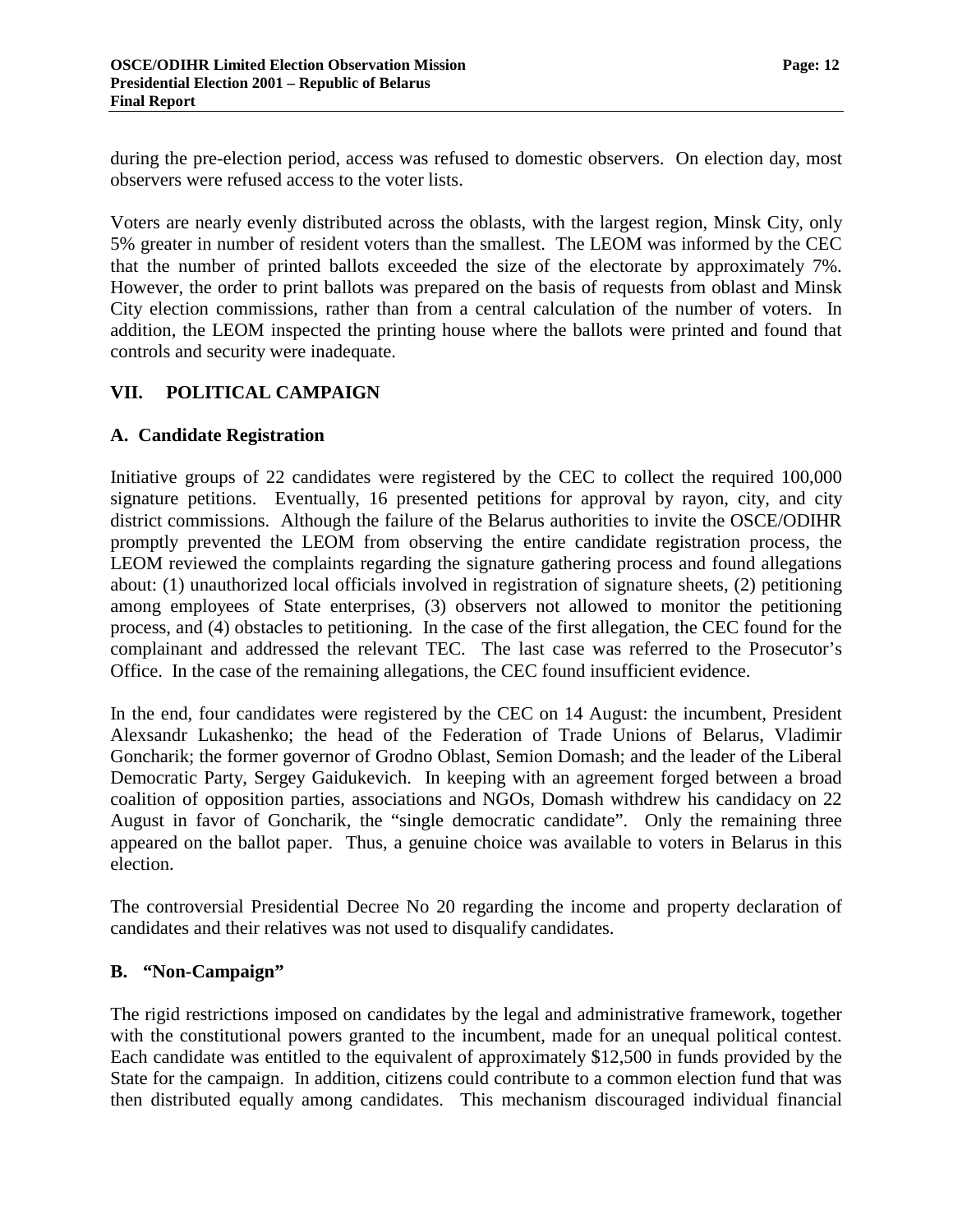contributions to the campaign, disadvantaging the opposition and favoring the incumbent who had access to other State resources.

The official campaign began after candidates were registered on 14 August. In the latter stages of the campaign, a small number of events were organized, in particular by the incumbent on 4 September in Minsk (with reportedly 2,500 attending), and by Goncharik on 3 September, also in Minsk (with reportedly 3,000 attending). Both Goncharik and Gaidukevich held smaller meetings/rallies in regional centers, where in some cases the authorities turned a blind eye to the requirement for prior approval of public meetings. Otherwise, there was little evidence of any substantive campaign either in Minsk or in the regions. Thus, supported by State institutions and the State-owned mass media, candidate Lukashenko dominated the election campaign.

The tone of the campaign became increasingly fraught and negative as the early voting period commenced. Goncharik repeated warnings of fraud during the early voting, the danger that his campaign manager would be arrested and that his candidacy itself was in danger of being curtailed by a CEC ruling for alleged abuses of the Electoral Code. Similarly, the incumbent threatened to expel the OSCE AMG Head of Mission, and accused "countries with mature democracy" of an "onslaught" on Belarus, holding back economic progress.<sup>5</sup>

During the last two weeks of the campaign, an increasing number of foreign dignitaries, mostly from the Russian Federation, visited Minsk to support the incumbent's election campaign. These dignitaries included the Governor of the Kemerovo Region (Siberia), the Mayors of Moscow and St. Petersburg, the head of the Communist Party of Russia, the head of the Liberal Democratic Party (Vladimir Zhirinovski), and the head of the Communist Party of Ukraine. Despite the strict prohibition in the Electoral Code against foreigners interfering in the election campaign, the authorities of Belarus remained passive against these repeated and blatant violations. By contrast, the reaction to a US trade union activist's alleged statements in support of candidate Goncharik during the same period was prompt, earning him a summary deportation from the country.

Otherwise, during the weeks leading to the election, there was little if any visible evidence of public display of materials for mobilizing supporters. Posters were restricted to a limited number of approved sites, or otherwise routinely removed either by the cleaning services or, as claimed by the opposition political parties, by members of the security forces. However, a public information campaign sponsored by the CEC featuring politically neutral posters and TV spots informed voters about election procedures.

There was a considerable increase in the number and variety of public opinion polls immediately prior to the 30 August legal ban on the publication of opinion poll results. The polls reflected a wide divergence. Those issued in State-owned publications, such as *Narodnaya Gazeta* on 30 August, indicated an "assured victory of A. G. Lukashenko in the first round (65-70%)". Conversely, polls attributed to opposition or independent sources indicated a much closer race.

Belapan, 6 September 2001.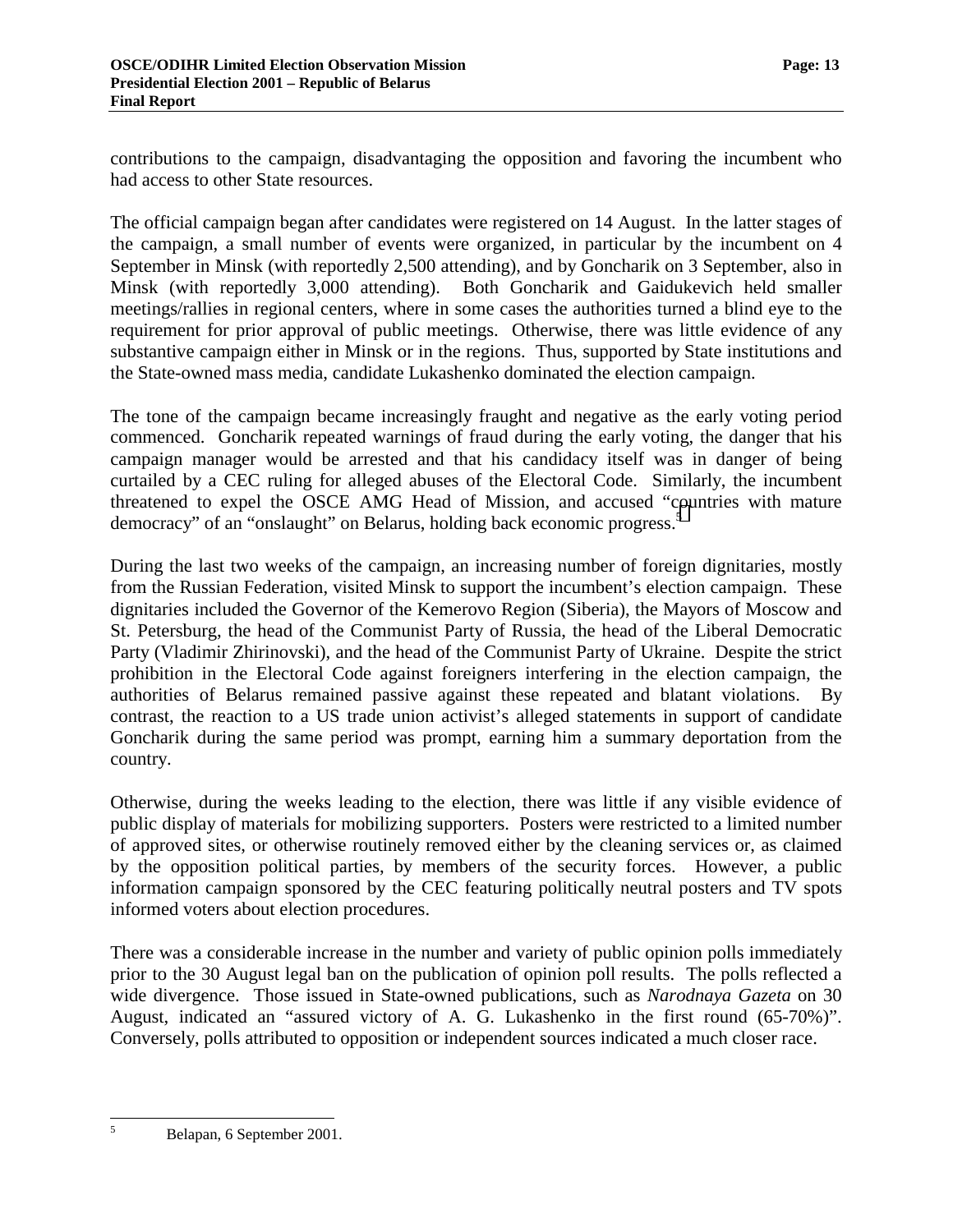#### <span id="page-15-0"></span>**C. Violations of Fundamental Freedoms**

The pre-election period was marked by a high level of harassment directed against political opponents, domestic monitoring groups, the independent press, youth groups, trade unions, election campaign organizations and activists. During the campaign period, the LEOM recorded a surge in allegations involving: acts of intimidation, arbitrary arrests and detentions, and confiscations/seizures of office equipment. The LEOM documented some 100 such cases from around the country involving the freedoms of association, assembly and expression.

For instance, six members of the United Civic Party were detained for roughly 5 hours by militia while distributing opposition newspapers on 22 August in Minsk Oblast and the newspapers were reportedly confiscated. Specific examples of direct interference in the campaign of candidate Goncharik were also noted. For example, on the evening of 25 August, militia attempted to break into Goncharik's regional headquarters in Mogilev Oblast, but cut short their effort after confiscating campaign material and T-shirts bearing the slogan "Let's Say No to the Fool", deemed slanderous to the President. The T-shirts were not necessarily associated with Goncharik, but their perceived anti-incumbent tone led to a pattern of confiscations, usually involving a short period of detention for those found wearing the T-shirts. Long-term observers noted that such confiscations were widespread in the areas where the T-shirts had been distributed*.* Presidential Decree No. 11 further limited candidates' opportunity to organize public mass meetings with supporters. Domestic observers were especially targeted by security agencies. In one case, even an international long-term observer was targeted and harassed repeatedly.

The circulation of documents purported to originate from the State security services detailing the methods of "subversive organizations" funded by "the West" and planning a "Yugoslav scenario", and the suggested response to control and eliminate this scenario, typified an atmosphere in which campaigning was secondary to scare tactics. The dramatic and unexplained blockage of key internet sites associated with the opposition, domestic monitoring and human rights groups on the day of the election further increased tension.

These incidents had a chilling effect on an already minimal level of public campaigning and illustrate a trend in which opposition public organizations as well as individual citizens faced harassment or intimidation while attempting to exercise their constitutionally guaranteed rights of expression, association and assembly during the run up to elections.

#### **VIII. ELECTION DISPUTES, COMPLAINTS & APPEALS**

The Electoral Code included various provisions recognizing the right of voters, observers, as well as candidates, their proxies, and initiative groups to file complaints against violations of the Code and to appeal certain decisions of election commissions. While individuals may file complaints with electoral bodies to a limited extent, not all types of complaints may be appealed to a court of law. For example, election commissions' decisions on complaints alleging violation of the Electoral Code during voting and the vote tabulation may only be appealed to a relevant or superior election commission or to the Prosecutor's Office.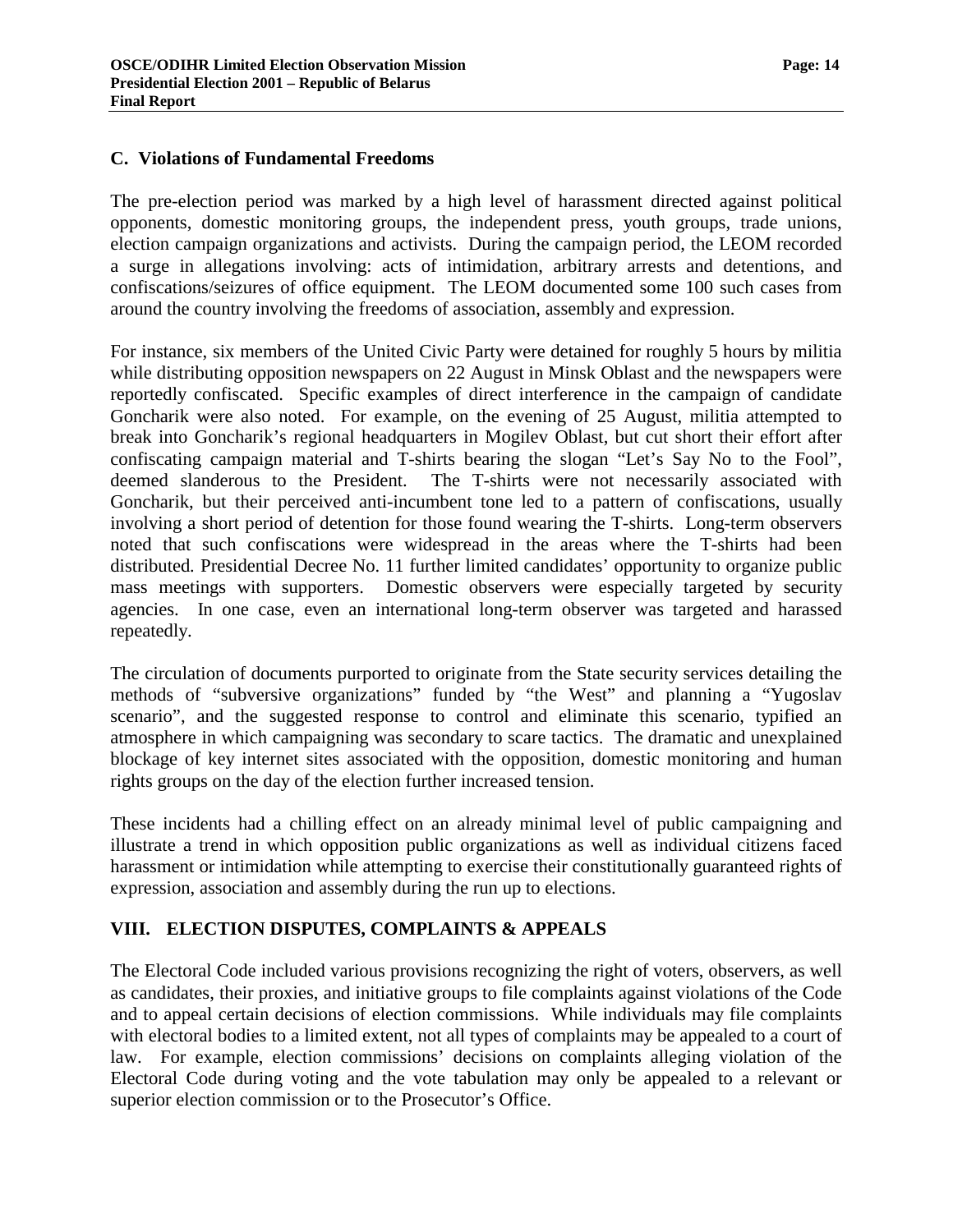<span id="page-16-0"></span>The LEOM reviewed copies of 136 complaints and communications filed with the CEC. The LEOM also reviewed copies of about 70 complaints and communications filed with lower election commissions, as well as the Prosecutor's Office at the local, regional, and national levels prior to election day. These complaints and communications were obtained from domestic observers, human rights organizations, individual voters, candidates or their proxies, and through the OSCE AMG. The AMG received the originals or copies of more than 400 complaints and about 60 responses from the electoral commissions. Positive decisions on the complaints were adopted in six cases only.

In general, the complaints and communications reviewed were initiated in response to alleged violations of the Electoral Code during the formation and work of election commissions (83), including complaints related to the access of domestic observers, unauthorized campaigning and use of campaign materials (86), early voting (49), or issues involving the media (30). In virtually all cases in which the CEC responses were available to the LEOM, the CEC found either no violation or insufficient facts to warrant consideration. For the most part, the CEC responded to these complaints within the required three days or within ten days if the alleged facts required verification. Many of the CEC's responses merely cited the legal provision upon which its decision was based, seldom issuing fully argued decisions.

Complaints involving observer access to meetings of election commissions were routinely rejected. In a number of complaints, observers alleged that election commissions failed to provide notice of sessions. In these cases, the CEC found that electoral bodies had acted in accordance with the law.

# **IX. MEDIA**

#### **A. Media Landscape**

State-owned media outlets dominate both the broadcast and print media in Belarus. State-owned radio and TV are the major source of information on political developments. Other broadcast media exercising significant impact, such as Russian TV channels, and some private FM stations, did not provide voters with sufficient information on the electoral process, except during the last week of the campaign. The only alternative sources of political information were the independent print media. However, they were handicapped with higher prices than those charged to the State media and limited distribution, often making them unattainable for most sections of the public.

The CEC's Supervisory Board on Information Disputes is mandated to address all disputes related to media conduct during the campaign. It reviewed a number of complaints filed by the opposition candidates concerning unequal conditions. According to information provided to the LEOM by the CEC**,** only one of the complaints, related to candidates' presentation, was decided in favor of the complainant (Gaidukevich). He had lodged a complaint about an interview with Vladimir Zhirinovsky MP (Russian Federation) broadcast on TV BT (Belarusian Television) and published in the State-owned newspaper *Narodnaya Gazeta*. In the interview, Zhirinovsky accused Gaidukevich of many misdeeds. On 27 August, the CEC Supervisory Board accepted Gaidukevich's complaint and ordered TV BT and *Narodnaya Gazeta* to provide the candidate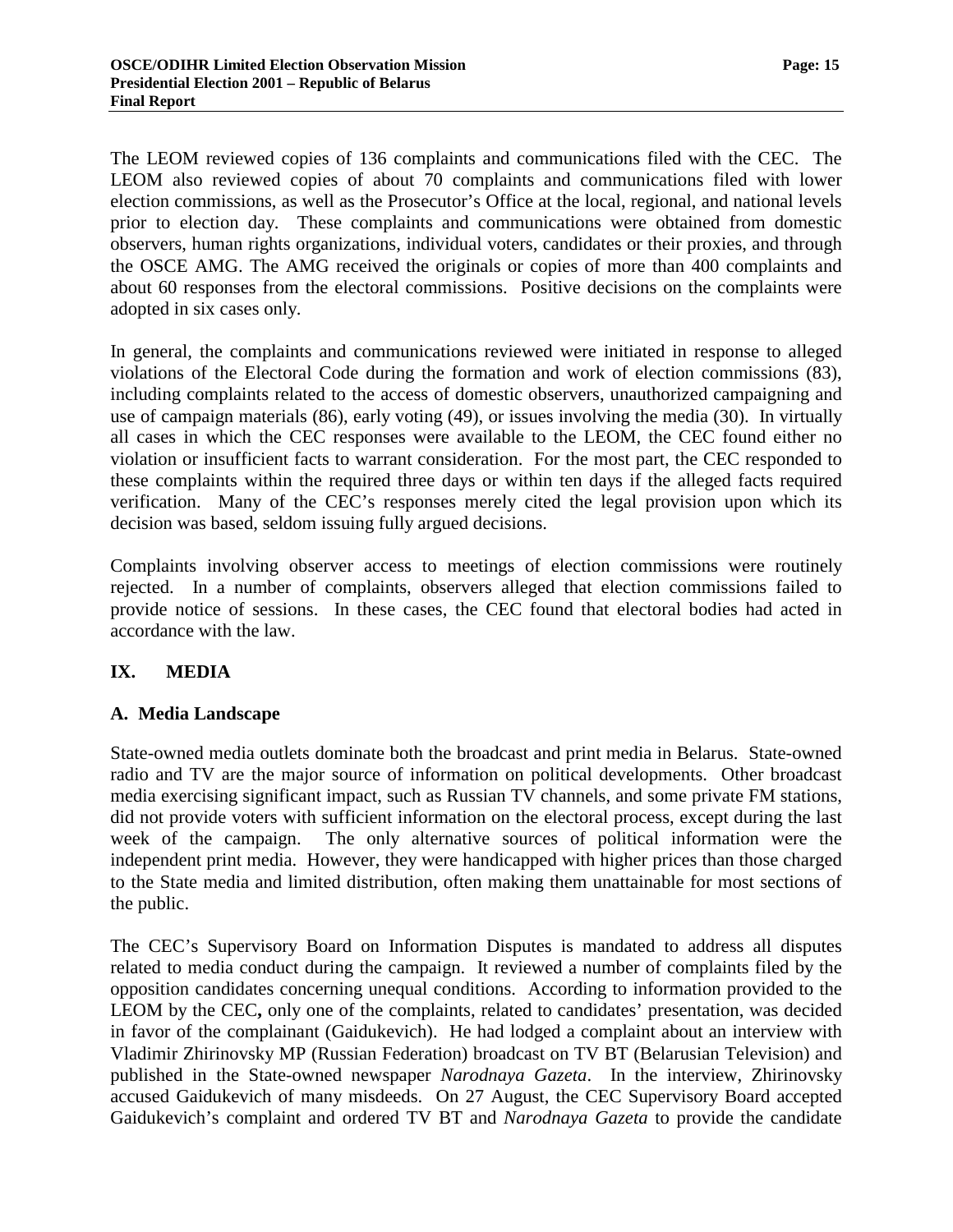<span id="page-17-0"></span>free airtime and newspaper space to refute the allegations. Instead of complying with the order, TV BT rebroadcast the interview on 28 August, thus making a mockery of the CEC decision. No further action was taken on the matter.

The independent media have been under economic, administrative and legal pressure since the beginning of the campaign. Noteworthy was the 22 August temporary closure of the "Magic" printing house, which prints national and regional independent newspapers. Magic was reopened a few days later, but with a new director more sympathetic to the authorities who then undertook actions akin to censorship. The LEOM documented some 26 incidents of violations involving the freedoms of expression and information regarding the independent or opposition media during the pre-election period. These ranged from repeated tax inspections, to the seizure or theft of computer equipment, confiscation of newspaper issues, closing of editorial premises, editorial interference akin to censorship, and the detention of journalists.

On 4 September, during a public meeting in Minsk with 2,500 supporters from across the country, President Lukashenko was reported to have issued the following threat: "… perhaps, we must have patience. In case we shut somebody down now…. They are asking for it … from Wieck [Head of AMG] to yellow papers. We should not do it now. We will call them to account after the elections…."6

The legal requirement for the provision of free airtime as well as newspaper space for all candidates equally to reach their supporters, a positive element of this electoral process, was generally met. The incumbent did not utilize the free time allocated to him by the Electoral Code provisions and used "only" regular TV and radio coverage of his daily activities as President. His "non-campaign" consisted of a series of presidential activities and initiatives extensively presented on a daily basis by the State TV – field trips to regions and visits to factories. On 5 September, the largest State-owned newspaper *Sovietskaya Belorussiya* almost doubled its print run from 350,000 to 629,000 when it printed President Lukashenko's campaign platform for the second time in contravention of the Electoral Code. Whilst the CEC took immediate action in case of opposition candidates' alleged breaches of the Electoral Code, its meaningless reaction, only on 9 September (election day), to the *Sovietskaya Belorussiya* case and radio BR1's (1<sup>st</sup>) Channel of Belarusian Radio) three-hour long live broadcast of candidate Lukashenko's main campaign rally on 4 September stood in stark contrast.

#### **B. Media Monitoring**

The LEOM monitored four television and one radio stations, and eight print media outlets as follows: State owned TV BT (Belarusian Television); State owned radio BR1; three Russian TV channels ORT (Public Russian Television), RTR (Russian Tele-Radiocompany), and NTV (Independent Television); four State-owned newspapers *Sovietskaya Belorussiya*, *Respublika*, *Zvyazda,* and *Narodnaya Gazeta*, four independent newspapers *Narodnaya Volya*, *Nasha Svaboda*, *Belorusskaya Delovaya Gazeta,* and *Komsomolskaya Pravda v Belorussii*.

6

Belapan, 4 September 2001.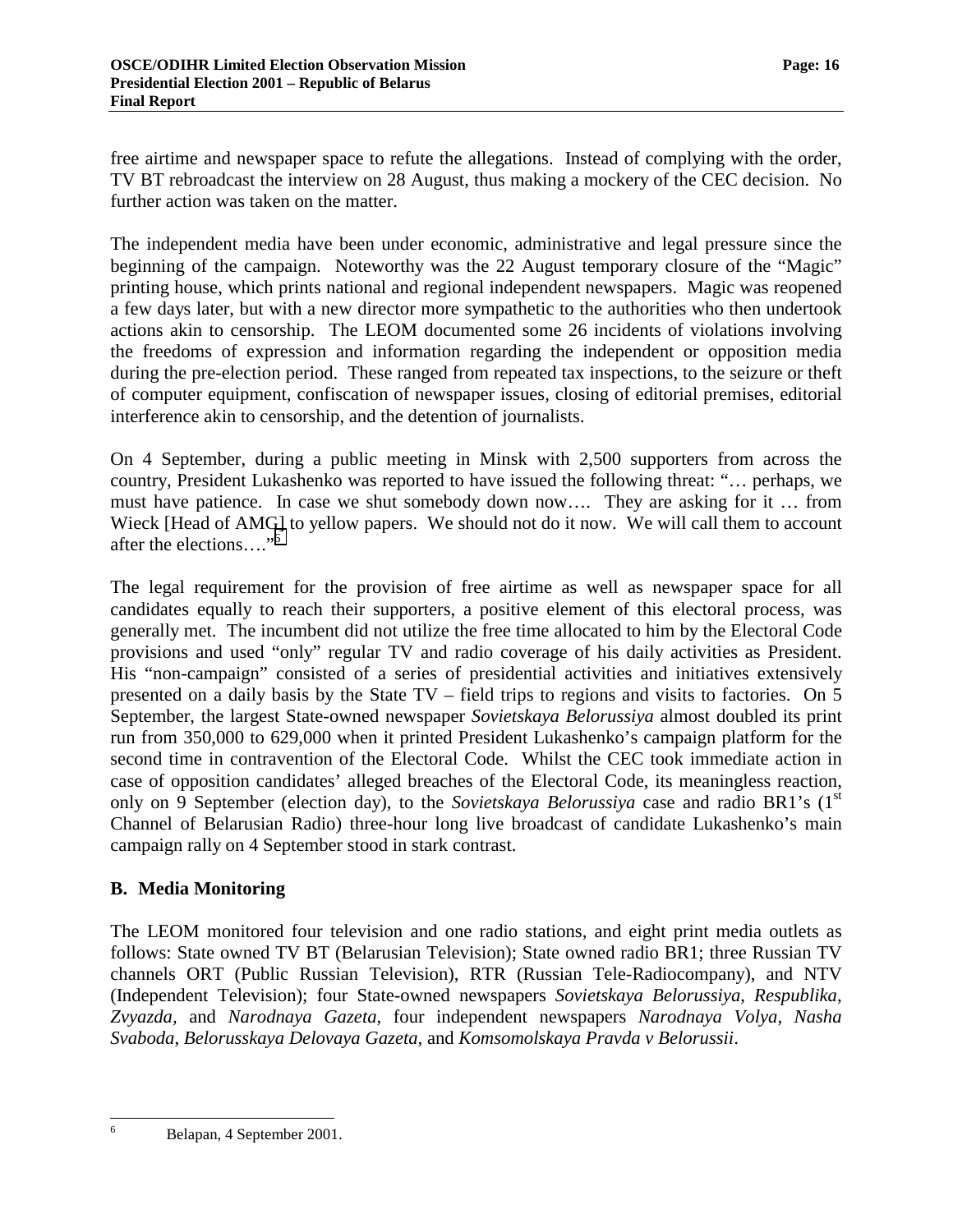The LEOM monitored the prime time on BT starting from 17:00 till 24:00, the main news programs on Russian TV channels and radio broadcasting of *Radiofakt,* State-run radio's main news program, from 07:00 till 08:00. The criteria were as follows: the time and space given to the presentation of key figures; the manner in which the figures were portrayed; and the appearance of incorrect or unfair news stories. In addition, the LEOM monitored candidates' presentations in media outlets as stipulated by the Electoral Code and CEC regulations.

The LEOM media monitoring showed a high degree of coverage of President Lukashenko by the State media, predominantly positive in tone. Most State-owned media only mentioned the other candidates sparingly and then often in negative terms. The opposition candidates received coverage in a limited number of opposition-oriented newspapers. As such, voters were deprived of the opportunity to receive from the mass-media sufficient information about the three candidates. The tables annexed to this report further detail the unequal coverage of the campaign in the media.

#### **1) Electronic Media**

BT is the only Belarusian nation-wide TV channel. It showed a clear bias in favor of the incumbent, both in the amount of time given (68%) as well as in the tone of coverage, which was overwhelmingly positive. The portrayal of candidates Goncharik (20%) and Gaidukevich (7%) was overwhelmingly negative. Of the time devoted to candidates, 33% was allocated to Lukashenko as a candidate and 35% as the incumbent. Coverage of the incumbent was often incorporated into the President's visits to different sites (see Annex 1).

BT broadcast a wide range of programs portraying the opposition in a negative tone. Within the main news program *Panorama*, BT presented a regular feature called "The Angle of Attack" which portrayed different opposition figures, independent NGOs and the independent media in a negative light. The 27 August edition of the special program on BT entitled "Human Rights – Look at the World" included the following characterizations: "The West subsidizes the *so-called* democrats", "The democrats kill the idea of elections", and "Parallel vote counting is a fraud".

*Radiofakt* was similarly biased in favor of the incumbent. The incumbent accounted for 65% of election-related time within the main news program; the tone of coverage was overwhelmingly positive. Goncharik received 24%, and Gaidukevich 10% of the relevant time coverage. However, the portrayal of opposition candidates was generally neutral. On 4 September, the State-owned radio broadcast a 3-hour live coverage from the incumbent's main campaign rally; none of the other candidates were given a similar opportunity.

The influential Russian TV channels presented very little information related to the presidential campaign in their newscasts or other prime time programming. The only exception was RTR's 25-minute-long documentary on 2 September on the incumbent entitled "One Day with the President". While the incumbent received the greatest coverage on the Russian TV channels, the presentation of all candidates was much more balanced than that provided by Belarus media. Among all the Russian channels, NTV offered the most critical picture of the incumbent; the other candidates were portrayed in a mainly neutral manner.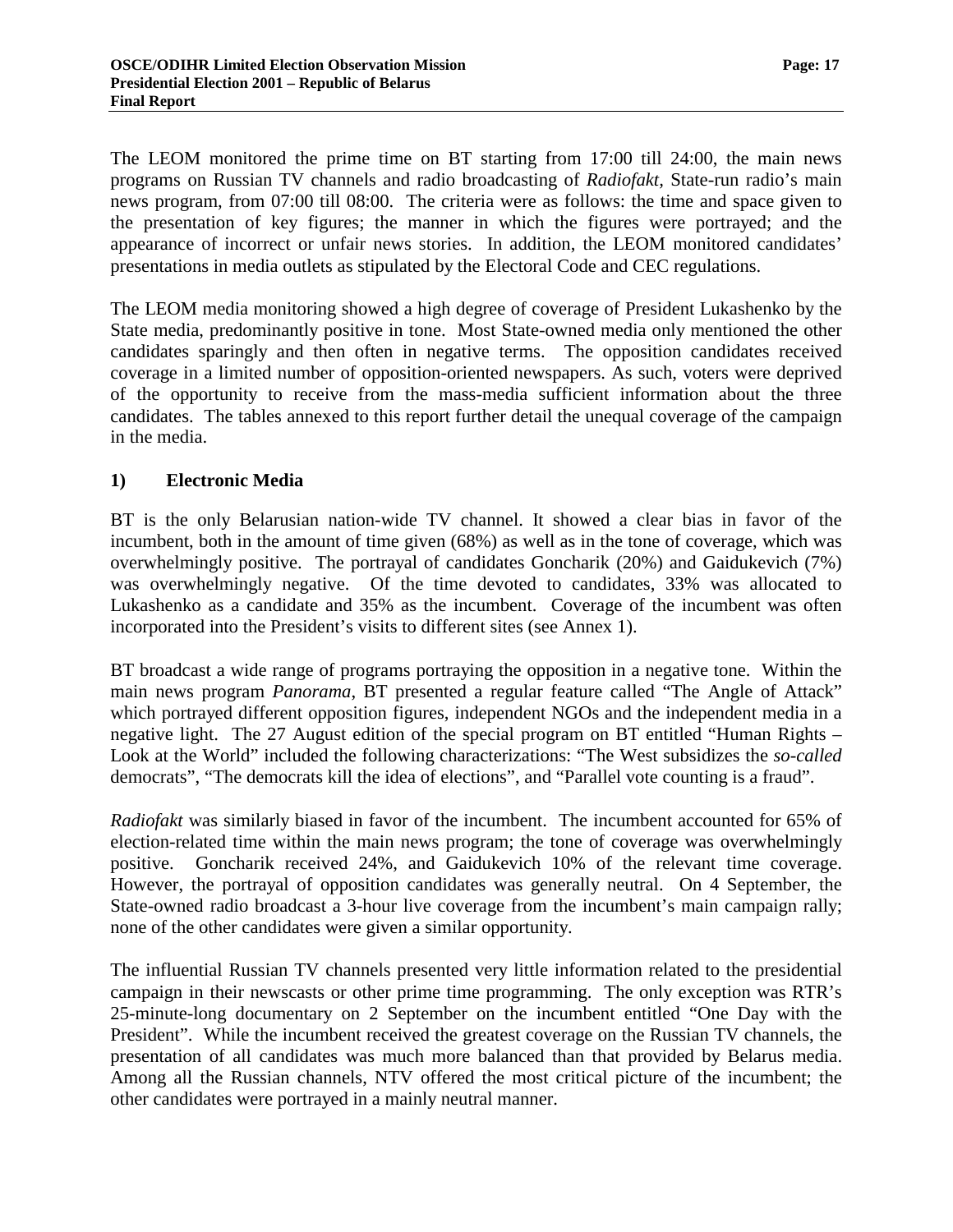#### <span id="page-19-0"></span>**2) Print Media**

State-owned newspapers presented a similar portrait of the candidates – clear bias in favor of the incumbent in terms of space and tone of coverage, and the other candidates presented in a negative light. In contrast to the positive presentation of the incumbent by the State papers, the non-state-owned papers offered a markedly different distribution of space and a reversal of the tone associated with the candidates (see Annex 2). Whilst the incumbent was allocated the largest amount of space, the tone of the coverage was largely negative or neutral. The portrayal of Goncharik, Gaidukevich and Domash was mostly balanced, with Goncharik being openly supported by some of the papers.

In addition to economic pressure, the independent printed press also was subjected to censorship during the campaign period. For example, on 5 and 8 September, *Narodnaya Volya* appeared with blank spots on the front page. The 31 August issue of the *Predprinimatelskaya Gazeta* suffered the same fate. Other newspaper issues were confiscated or were never published (*Robochy,* 28 August) for one reason or another, generally when covering an opposition campaign related issue. Regional newspapers faced even more difficult challenges. On 6 September, the Belarus Association of Journalists protested against such actions to the State Committee for Press, but to no avail.

#### **X. ELECTION OBSERVERS**

#### **A. Legal Provisions**

Article 13 of the Electoral Code and a CEC resolution dating from 8 June 2001 define the rights of domestic and international observers. Most of these provisions are in line with the OSCE commitments outlined in paragraph 8 of the 1990 Copenhagen Document. However, some are unduly restrictive.

One of the provisions unjustifiably restricts the ability of international observers to hold press conferences or to provide comments to the mass media on *inter alia* the legislative framework prior to the 9 September election day. This imposed an unprecedented restriction on the ability of an international observation mission to maintain contacts with the mass media and to express its views on various aspects of the electoral process.

Other unjustifiable restrictions, such as the CEC provision that "observers are not entitled to … be present next to ballot-issuing desks, polling booths or ballot boxes", hampered the ability of the LEOM as well as domestic observers to monitor the election day proceedings effectively.

#### **B. International Observers**

According to the CEC, 717 international observers from 45 countries were present for the 9 September election. The LEOM requested from the CEC on a number of occasions a list of invited international observers and the inviting institutions. The CEC declined to provide the information for "security" reasons. The CEC confirmed that 13 inter-governmental and nongovernmental organizations were accredited. In addition to the organizations joined in the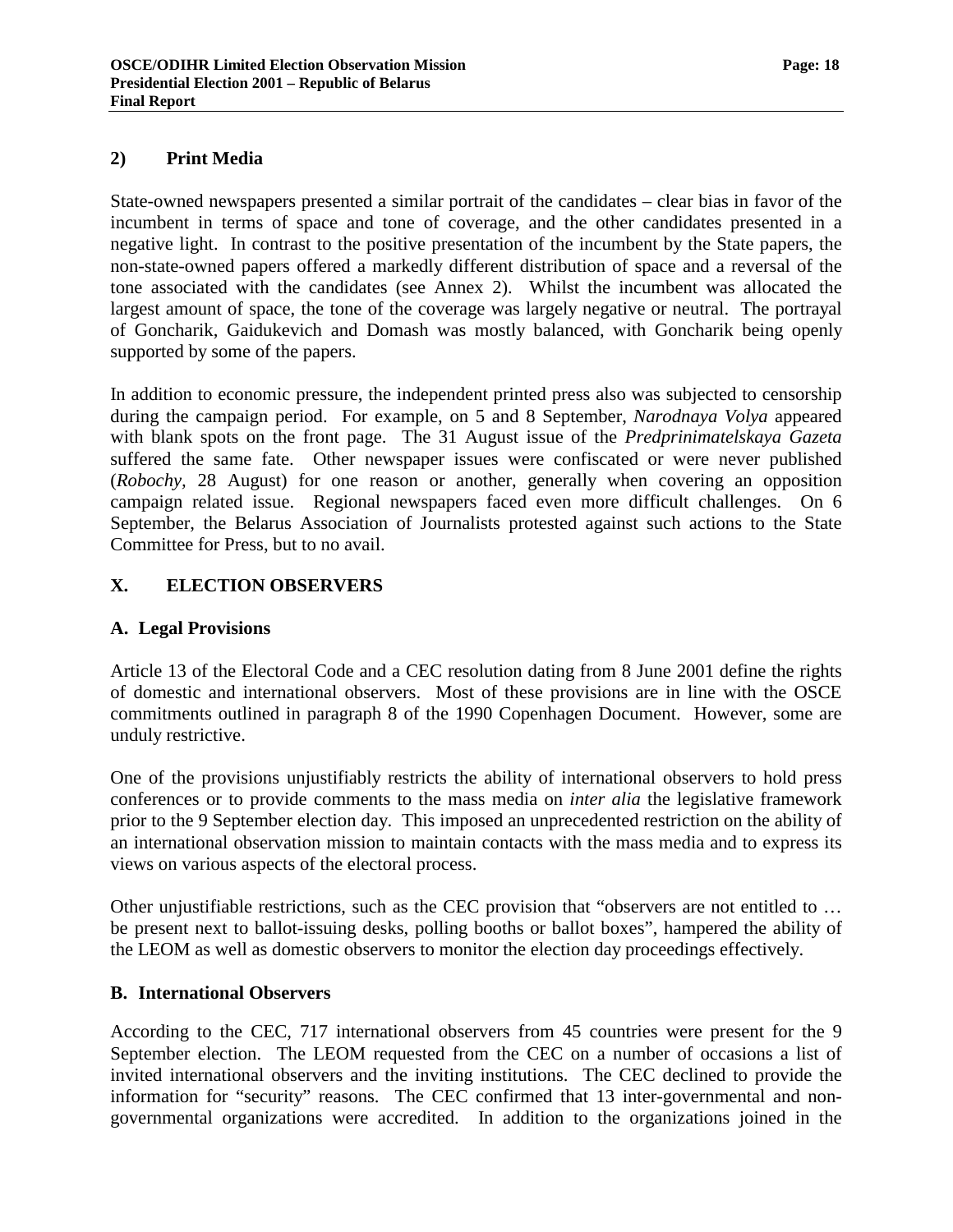<span id="page-20-0"></span>International Limited Election Observation Mission, other organizations included the Association of Central and East European Election Officials (ACEEEO), and the Inter-parliamentary Assembly of the CIS.

Repeated statements by official and semi-official sources distorting the aims of some international observers created a climate of distrust between voters and observers and further undermined their capacity to observe the elections and verify the voting results effectively. These included senior political figures, for example, Mikhail Obrazov, one of the leaders of the Republican Co-ordination Council of Political Parties and Public Associations supporting the incumbent, stating on 24 August that observers were "pouring dirty information over our election results" and that "our task is to stop them".<sup>7</sup>

#### **C. Domestic Observers**

According to the CEC, the total number of domestic observers accredited for the election was 21,887. An umbrella group of NGOs, "Civic Initiative – Independent Observation", mobilized more than 10,000 observers. Another group of NGOs lead by the Belarusian Patriotic Union of Youth (BPSM) and supported by the Republican Coordination Council also registered some 10,000 observers.

Throughout the months leading to 9 September, an atmosphere of hostility orchestrated by the authorities, in particular the security agencies, prevailed in Belarus against domestic observers associated with the "Independent Observation" network. In April, the head of the Belarus Committee for State Security (KGB) was reported to have stated that "international assistance in training election observers was [akin to] the recruitment of spies" and threatened to take harsh measures against the organizers of such programs.<sup>8</sup> This type of hostile discourse from official sources continued through the campaign period and during the election days.

During the final stage of the pre-election period, allegations were made by the Ministry of Justice against "Viasna", one of the leading NGOs in the "Independent Observation", regarding violations of observer nomination procedure. "Viasna" and seven other NGOs received warnings about these alleged violations. During a CEC session on 8 September, one day prior to the election, that examined these cases, the "Viasna" Chairman offered to remedy the problem by the same evening, but the offer was rejected. As a result, some 2,000 "Viasna" and some 1,000 "Lev Sapeiga Foundation" observers' accreditations were annulled by the CEC. Nonetheless, one other NGO was granted time until the same evening to remedy a similar problem.

On 9 September, domestic observers associated with the "Independent Observation" network experienced great difficulty in accessing polling stations. In many cases, observers were required to produce documents not stipulated in the Electoral Code and consequently expelled from polling stations. In Grodno Oblast, one third of the 350 domestic observers were expelled from polling stations.<sup>9</sup> Nonetheless, out of some 670 polling stations visited during the early voting,

<sup>-&</sup>lt;br>7  $B$ elapan, 24 August 2001.

Belapan, 12 April 2001.

<sup>9</sup> Belapan, 9 September 2001.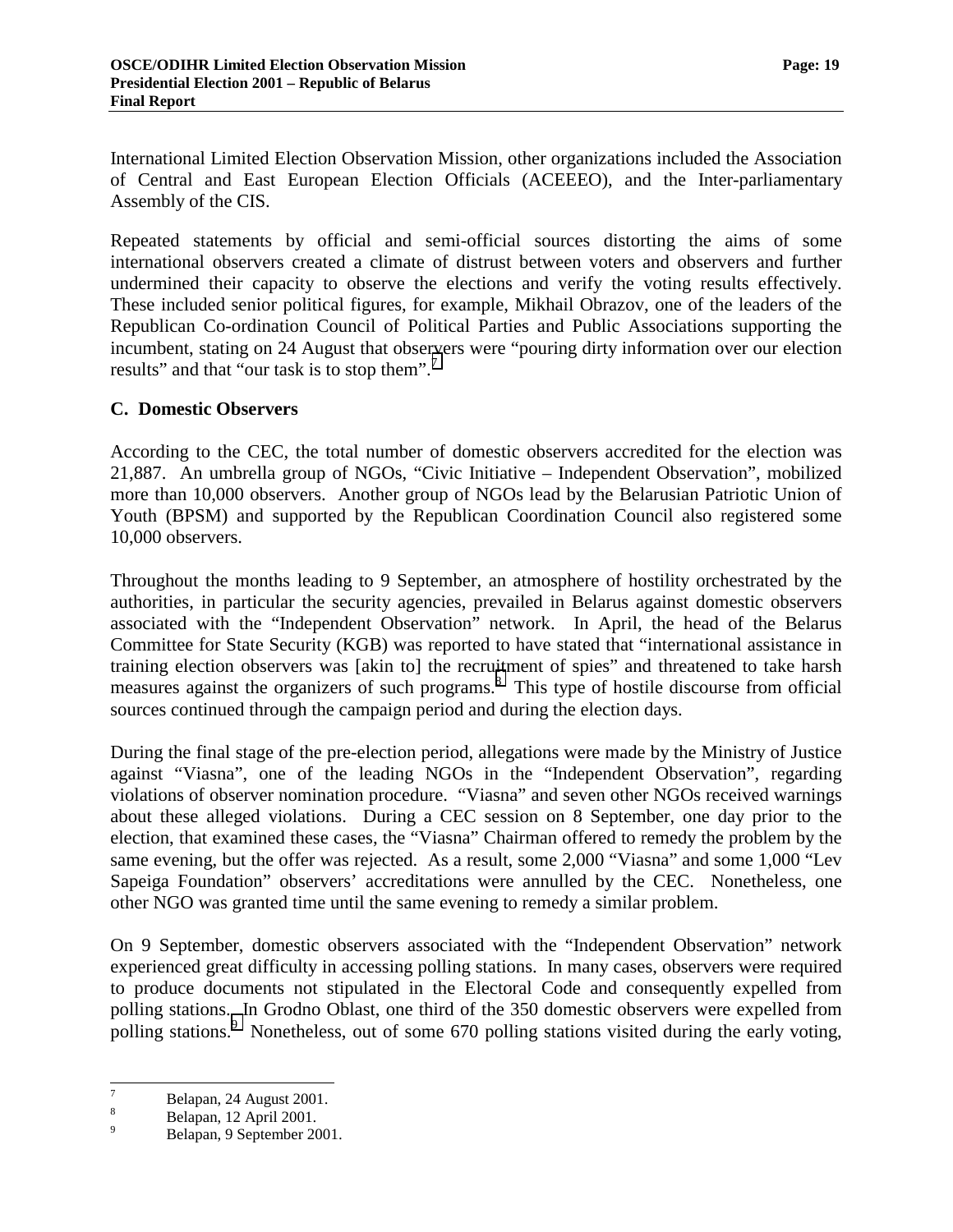<span id="page-21-0"></span>the LEOM found domestic observers in 46% of cases, and out of more than 1,000 polling stations visited on 9 September, the LEOM found domestic observers in 83% of cases.

The "Independent Observation" network initiated a parallel vote tabulation (PVT) of the election results to be based on a representative sample of 500 polling stations. A widespread misunderstanding as to what a PVT exercise entails led to open hostility on the part of the authorities. The methodology was characterized either as an abstract, and less than scientific experiment with no bearing on the actual process of the count, or, at the more extreme limits of discourse, as "charlatanism" and a precursor to widespread public disorder.<sup>10</sup> The latter quote is attributed to the CEC Chairperson.

The Ministry of Justice confused the concept of PVT with that of exit polling and intervened in the process by issuing a series of public statements that exit polling is illegal under the Electoral Code. The Electoral Code provides for observers to be present at the vote count, familiarize themselves with the result protocols, and make a copy of the protocol with their own means. While the election commissions are the only bodies legally entitled to count ballots and declare official results, there is nothing in the Code that prevents observers from tabulating results from polling stations observed, aggregating them at the district and oblast levels and thereafter declaring the outcome of their tabulation. Given the concerns about the PVT, the LEOM urged the authorities to render a PVT redundant by publishing not only the total tabulated voting results, but also the worksheets used in the tabulation process to justify those total results with polling station level details. Such transparency could provide the level of confidence among observers and the voters of Belarus to make a PVT unnecessary.

In the end, despite assurances that the PVT had been successful in collecting information from 5% of polling stations (minimum credibility threshold),<sup>11</sup> the "Independent Observation" network declined to publish the outcome of the PVT, arguing that the result of the PVT could not be considered "to be a reflection of the final results of the presidential election" and that they could not "confirm the results released by the central election commission".<sup>12</sup>

# **XI. VOTING AND COUNTING**

#### **A. Early Voting**

Permissive legal provisions for casting early votes opened the electoral process to possible manipulation. Article 53 of the Electoral Code required no justification, documentary or otherwise, for citizens to vote early. The early voting provisions extended the 9 September election to a six-day process. Early voting could take place from 4 to 8 September in all polling stations across the country and in the presence of only two election commission members, though observers could also be present. At the end of each day of early voting, no protocols were prepared, and the ballot boxes were sealed and stored overnight. However, polling stations were not provided with unique seals and no specific instructions were issued by the CEC for securing the ballot boxes overnight. At the conclusion of voting on 9 September, the early, mobile and

 $10\,$ 

<sup>&</sup>lt;sup>10</sup> Belapan, 22 August 2001.<br>
Belapan, "Parallel vote tabulation network has survived, co-ordinator says", 9 September 2001.

<sup>12</sup> Belapan, "Parallel vote count fails", 10 September 2001.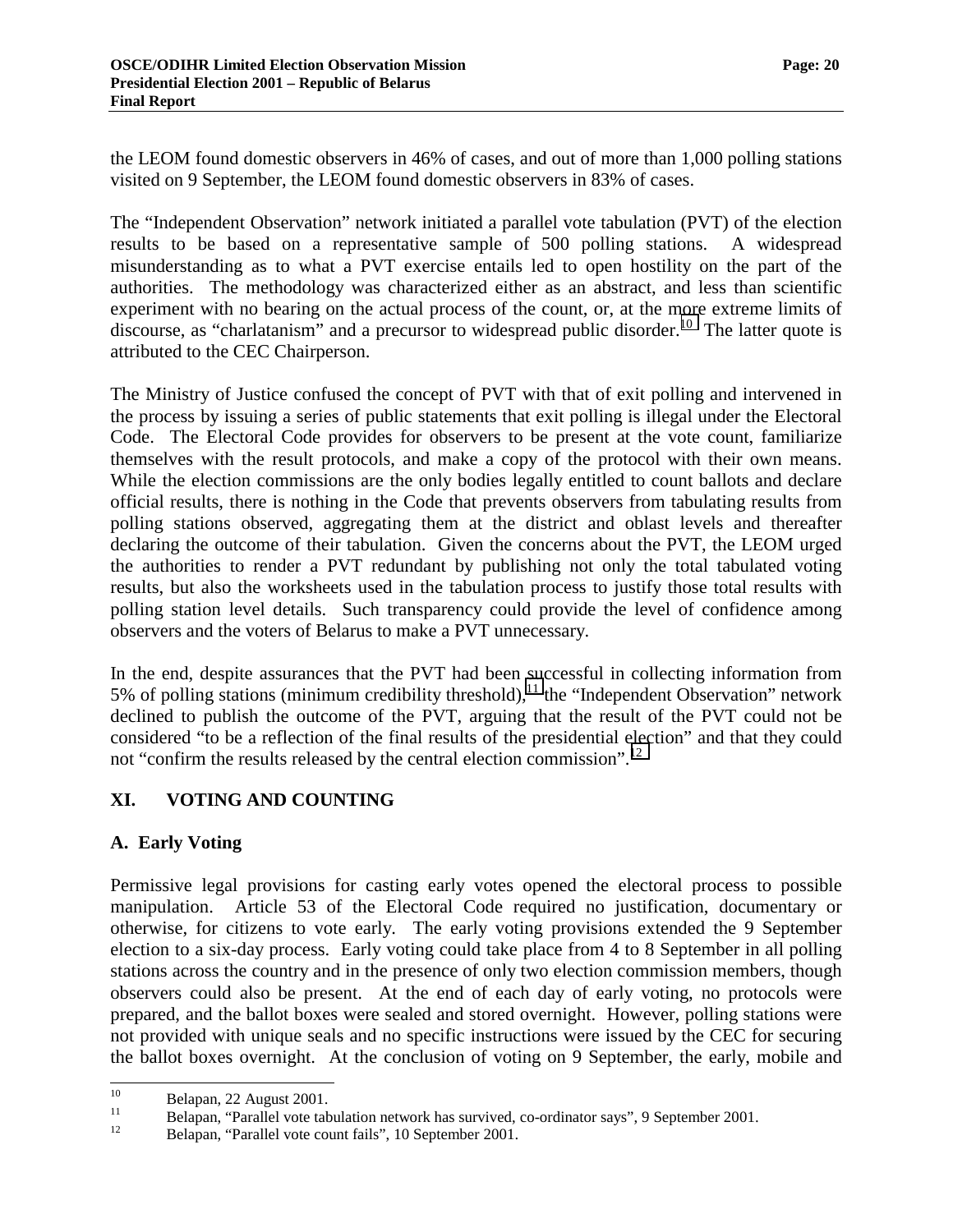regular polling ballot boxes were to be opened separately, and the votes counted and noted in separate working protocols. These working protocols were not available to observers. Only the aggregated totals from all boxes were entered in the final and official polling station protocols available to observers. These final protocols included no information on the total number of ballots found in each of the early, mobile and regular voting boxes.

The LEOM observed the early voting in some 670 polling stations across the country and found an average turnout of 19%. In Grodno Oblast, 17 polling stations observed had a turnout of more than 30%. In Minsk Oblast, 11 polling stations observed had a turnout higher than 30%. At the conclusion of early voting on 8 September, the CEC announced that the early voting turnout had been 14.46%. The "Independent Observation" network announced a figure of 18.67% based on a separate PVT they conducted for the early vote. However, this figure was later changed to a more dramatic 22.83%, by comparing the early vote figure to the number of votes cast rather than the number of registered voters as correctly done originally.<sup>13</sup>

In 89% of polling stations visited by the LEOM, the back of ballots was signed in advance by commission members. The Electoral Code provides for two PEC members to sign the back of the ballots both during the early voting and on 9 September, but fails to specify when the ballots must be signed. The provision is aimed to avoid unauthorized circulation of ballots. The regulation is only effective if the ballots are signed immediately prior to their issuance to the voter and not when the ballots are signed well in advance. The frequency of misuse of this control is especially alarming given the overall weakness on the control of early voting procedures.

Domestic observers were not present in 48% of polling stations visited during the early voting. They were repeatedly expelled from, never admitted in polling stations or denied information more often during the early voting process than on 9 September. Equally alarming was that, in 46% of polling stations observed, unauthorized persons were present – police in an overwhelming majority of cases (95%). Another issue was the presence of campaign activities during the early voting – in 34% of polling stations visited, observers noted such illegal activities, however equally violated by the supporters of the incumbent and the opposition candidates.

By all accounts and regardless of the differences of turnout reported by the CEC and estimated by others, the 14-19% figures are questionably high for early voting, in particular when the controls are so weak. Combined with the violations of even the minimum safeguards provided by the Electoral Code, the early voting process was open to manipulation. Based on similar concerns, the "Independent Observation" network is prepared "to presume that a massive … replacement of ballot boxes or their contents did take place", and to "assume that during the substitution of the ballots … about half of the ballots from the early-voting ballot boxes (12.5%-15% of the total amount), marked in favor of V. Goncharik, could have been replaced by the ones marked in favor of A. Lukashenko."14 The OSCE/ODIHR is not prepared to engage in such assumptions.

<sup>13</sup> 13 The "Independent Observation" network draft report, "2001 Independent Belarusian Presidential Election Observation", forwarded on 27 September 2001, page 4. Hereinafter IO Draft Report.<br>
10 Draft Report, pp. 5 and 7.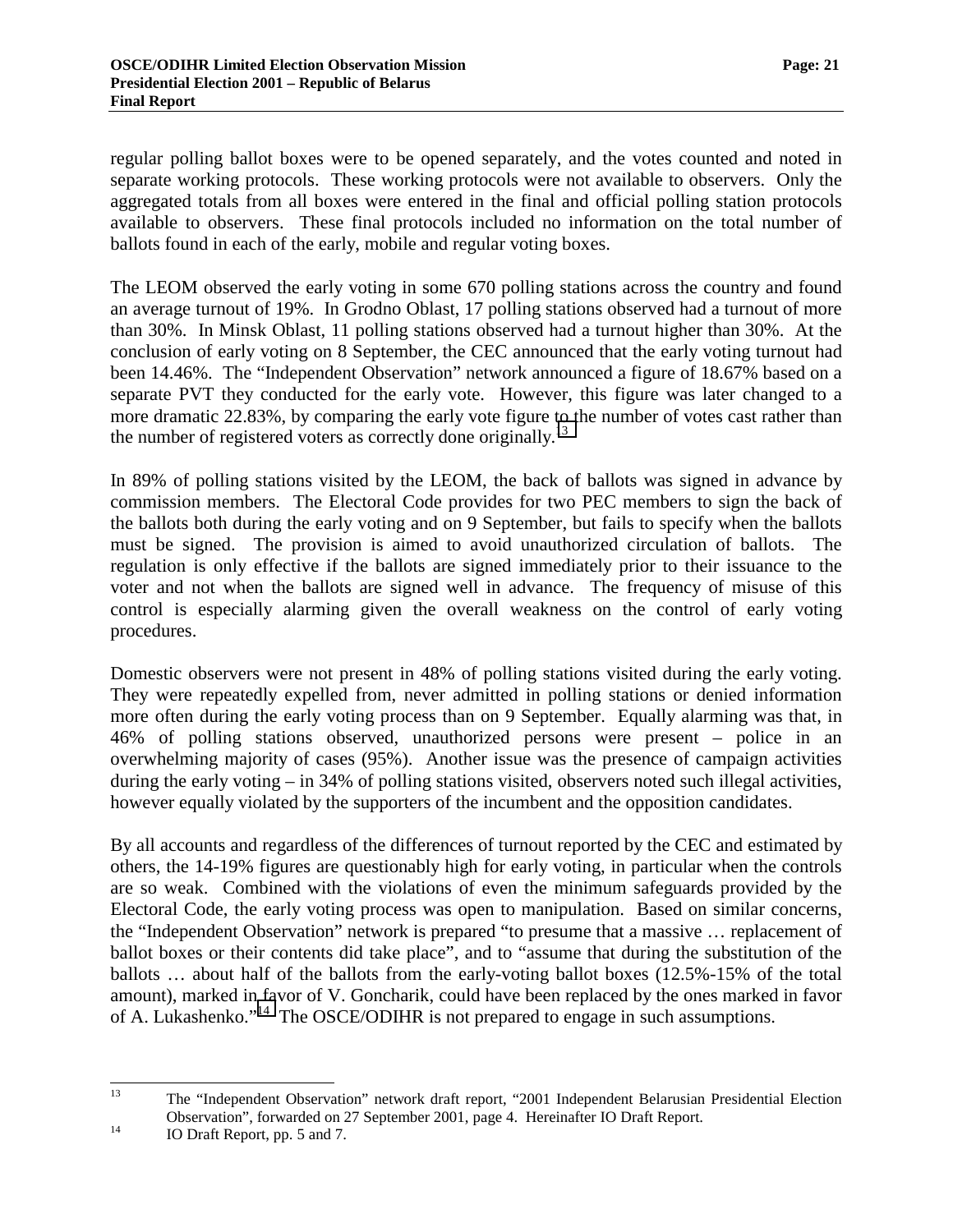#### <span id="page-23-0"></span>**B. Polling Procedures**

The LEOM observed more than 1,000 polling stations on 9 September. The conduct of the voting was assessed "good" or "excellent" in 69% of polling stations visited. The LEOM's longterm observer in Mogilev Oblast summarized the day's proceedings as follows: "The vast majority of those who went to the polls on election day could vote in orderly fashion, without intimidation or obstruction. However, the pattern of incidents that occurred throughout early voting continued on election day, obstructing monitoring and observation efforts, and calling into question the integrity of the voting process. Individuals associated with the coalition of independent observers … were subject to increased threats, obstruction, disqualification and police arrest." The same pattern was reported from the other regions.

The most serious violation reported on election day was that ballot papers were pre-signed in 44% of polling stations visited (see discussion under early voting above). Group voting was another problematic area with 26% of polling stations visited reporting such cases, and unauthorized persons were assisting or directing the work of commissions during the voting process in 16% of cases. Some 28% of the latter cases were violations committed by the local administration and 66% by the police or other security forces.

The presence in the polling stations of persons who are neither members of PEC, nor accredited observers or mass media representatives, although less frequent, is also of concern. The Electoral Code and the CEC regulations do not provide explicitly for persons who are not PEC members, observers or media representatives to be present in the polling station premises during the voting and counting procedures. However, the legal provisions were interpreted permissively by the CEC Chairperson on the grounds that police and administrative officers may be present in order to secure both the general order and the voting materials, or to solve operational problems immediately. The large size of many PECs, ranging from 5 to 19 members with an average over 11, makes this appear especially unnecessary.

Mobile voting was another area of concern. Although the procedures had been somewhat improved, the mobile voting turnout remained high at around 4.5%, especially when combined with the early voting figures. Violations were reported from around the country, some of which were serious and involved ballot box stuffing.

Otherwise, voters were properly asked for identification documents in 86% of polling stations visited, signed the register in 87% of cases, and the secrecy of the voting was respected in 79% of polling stations visited. Again, in 83% of polling stations visited domestic observers were present. According to the "Independent Observation" network, they were present in 70% of polling stations across the country.<sup>15</sup> A prevalent complaint from domestic observers was that they were unable to observe the process effectively from the distance where they were kept throughout the voting process. In some cases, international observers also experienced similar problems.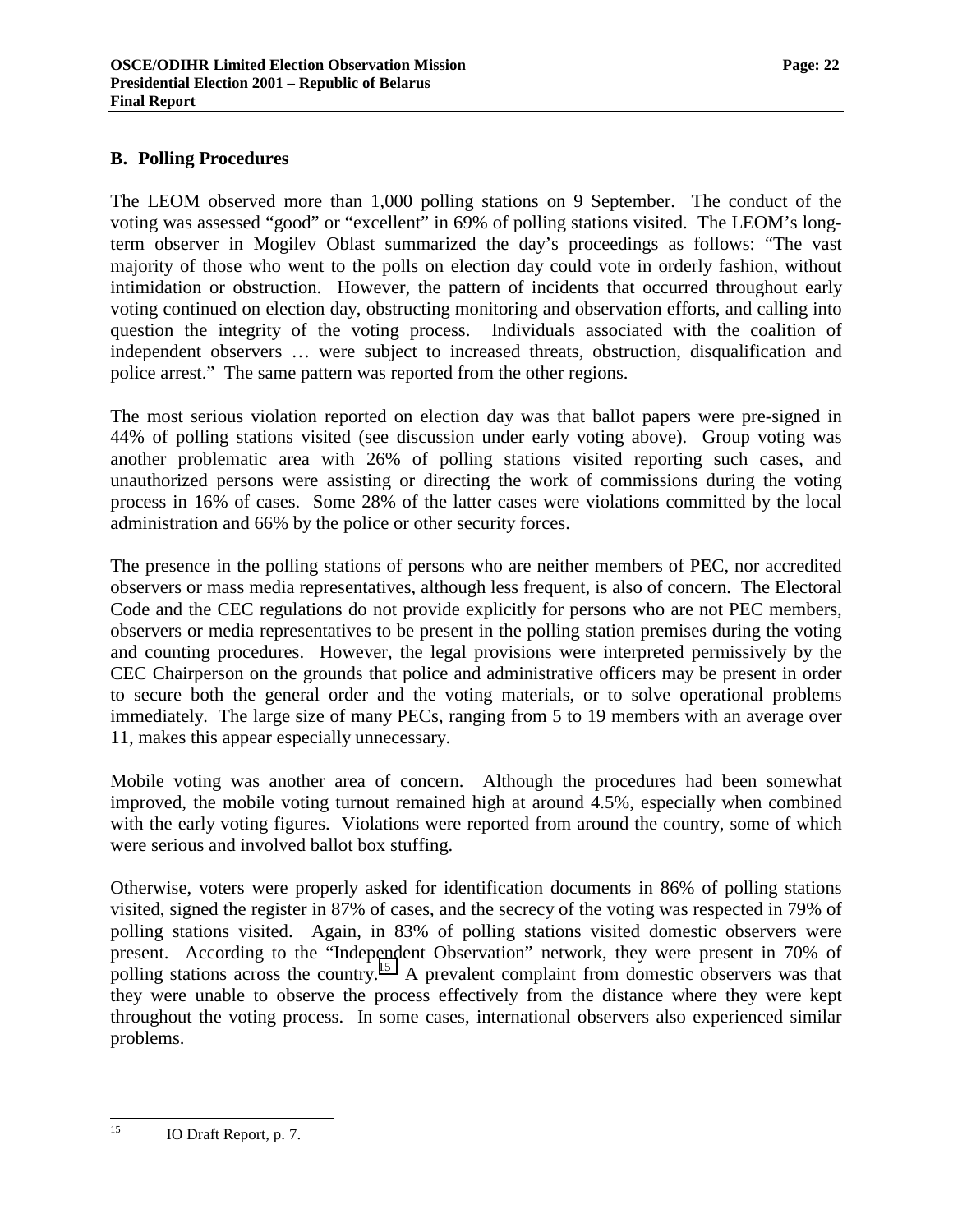<span id="page-24-0"></span>Thus, the voting process on 9 September was conducted generally in accordance with the Electoral Code, although violations took place. This is reflected in the small number of complaints received by the LEOM and the AMG relating to the voting process on 9 September.

Nonetheless, a serious concern during 9 September was the apparent censorship of internet sites covering the Belarus elections. Some 20 sites, such as Belapan, Charter97, *zubr*, and *svaboda*, mostly associated with opposition groups, could not be accessed. Access to these sites in Belarus is provided by the "Beltelecom" monopoly. Its director explained that, due to the high interest in the Belarus election, the network was overloaded and failed.

### **C. Vote Count**

In general, the order of counting operations prescribed by the Electoral Code was respected. Although domestic observers were present in 93% of polling stations where the vote count was observed by the LEOM, this general observation must be tempered by the fact that more than 26% of observers reported that they did not have a real possibility to observe the count. This was often related to the distance at which they were kept from the counting process and the absence of confirmation of the working protocol totals prior to the completion of the official protocol. In these cases the observers reported the vote process not to be transparent.

Those who could observe noted the following type and frequency of violations:

- In 22% of the PECs observed, the unused ballot papers were not counted, canceled and sealed before the counting process began;
- In 17% of the PECs observed, the total number of voters was not determined from the voter list;
- In 22% of the PECs observed, the ballots from the early voting, mobile voting and regular ballot boxes were mixed together before the counting started; and
- In 15% of the PECs observed, the result protocol was not displayed for public viewing.

In addition to reports submitted by short-term observers, the LEOM received 44 complaints on election day. Of these, the two most dominant problems reported were observers' inability to access polling stations and non-transparency in the vote count and results tabulation procedures. Of the latter, most cases claimed fundamental problems in the count and tabulation process, often indicating either the observer's inability to see the count or flagrant discrepancies between the visible quantities of ballots collected for each candidate and the final result protocol.

#### **D. Tabulation of Results**

The provisions of the Electoral Code for the tabulation of the results at district, oblast and national levels are not sufficiently transparent to allow an independent audit by voters, candidate representatives and observers. The CEC is obligated to publish only the accumulated nationwide totals, without providing at each of the district and oblast levels detailed results by polling station to justify the totals announced. During past elections, this lack of transparency has raised questions about the integrity of the results announced. Regrettably, the authorities of Belarus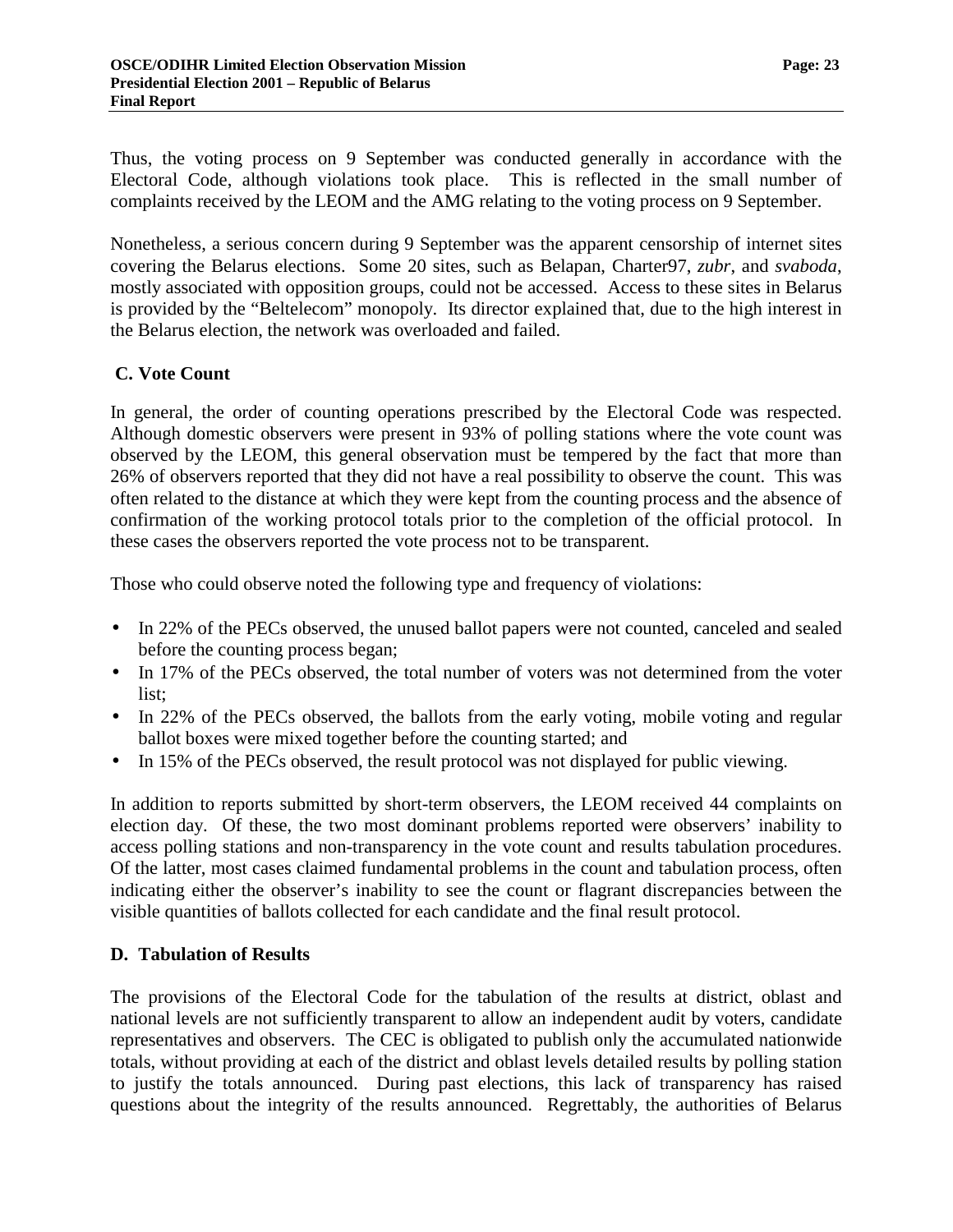<span id="page-25-0"></span>declined to address this fundamental flaw in the electoral process in time for the presidential election.

Two hours after the closing of the polls on Sunday 9 September evening, candidate Goncharik announced that, "based on information available to him", a second round was warranted as he had won 40% of the vote and the incumbent 46%. On 11 September, Goncharik stated that the incumbent had "obtained 30% of the total vote by vote tampering and an 'absurd vote count'". The "Independent Observation" network immediately denied that these figures had originated from the PVT exercise. Later, based on their own observation of voting results in some 70% of polling stations around the country, the "Independent Observation" network found that the incumbent had received 70% of the votes cast.<sup>16</sup> However, the "Independent Observation" network also concluded, "thus, if we sum up all possible replacement ballot stuffing in favor of Lukashenko, then it appears that about 20 to 25 percent of the total number of votes cast for Goncharik were illegally taken away from Goncharik and added to Lukashenko as a result of fraud and falsification."<sup>17</sup> Neither Goncharik nor the "Independent Observation" network have offered convincing evidence to support these conclusions.

On 10 September, candidate Goncharik, the Belarus Helsinki Committee (BHC) and the "Independent Observation" network submitted three complaints to the CEC, petitioning to invalidate the preliminary results of the election. The complaints alleged "large-scale fraud and numerous violations of the election law" because "election commissions had been fully controlled by the executive", the incumbent had taken "advantage of his position during the campaign", "no equal campaign conditions had been created for the candidates", "irregularities during the early voting process", and "obstacles to the independent observation of the voting process and the vote count". On 14 September, the CEC examined the complaints and found most to be "groundless". Some irregularities were found, including some precinct commissions' failure to count the ballots cast during the early voting period separately from the ballots cast on the polling day, and an instance of giving two blank ballots to one person - a mother voting for her son. The CEC concluded that those "irregularities could not have influenced the election results" and dismissed the complaints. On 23 September, Goncharik appealed the CEC decision to the Supreme Court. On 27 September, the Supreme Court denied the appeal..

# **XII. RESULTS**

The CEC released preliminary data through its website during the evening of 9 September and issued results on 12 September. The LEOM took note of the remarkable speed with which it was possible to complete the vote counting in the oblast areas. Minsk Oblast, the region around the capital, but excluding the City of Minsk, was officially reported to have counted 70.7% of all votes cast less than two hours after the close of polling stations. At that point, the City of Minsk reported having counted 6.56% of the votes cast. The pattern continued throughout the counting

<sup>16</sup>  $\frac{16}{17}$  IO Draft Report, page 20.

<sup>17</sup> IO Draft Report, page 10. The English translation of this draft report provided to the OSCE/ODIHR by the AMG incorrectly referred to "20 to 55 percent" instead of the corrected translation "20 to 25 percent", received one day after the original version of this final report was published on 3 October. Thus the requirement for this correction.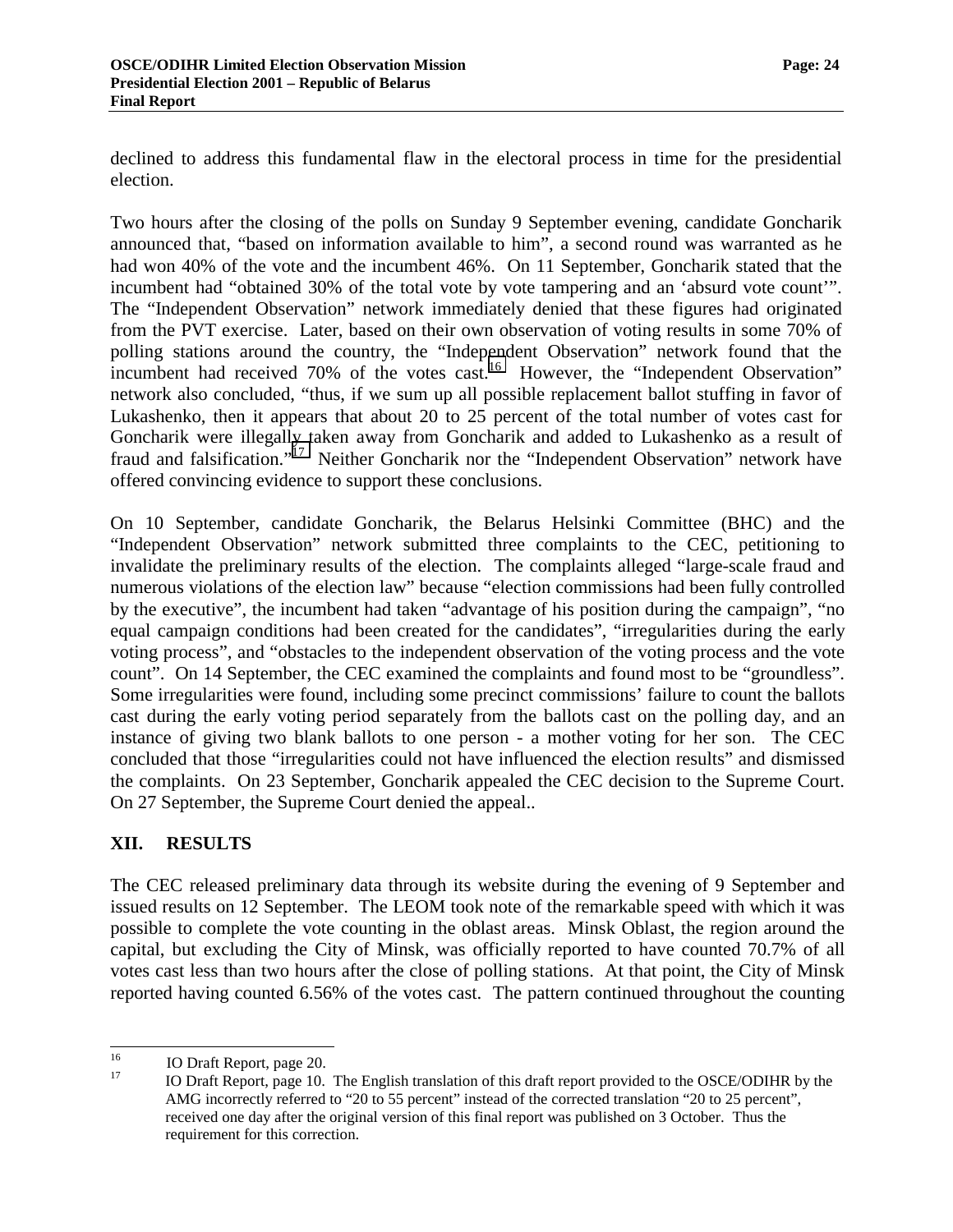process: the region with the lowest turnout, the widest distribution of votes amongst candidates, and by far the easiest communications with the CEC, was the last to report results.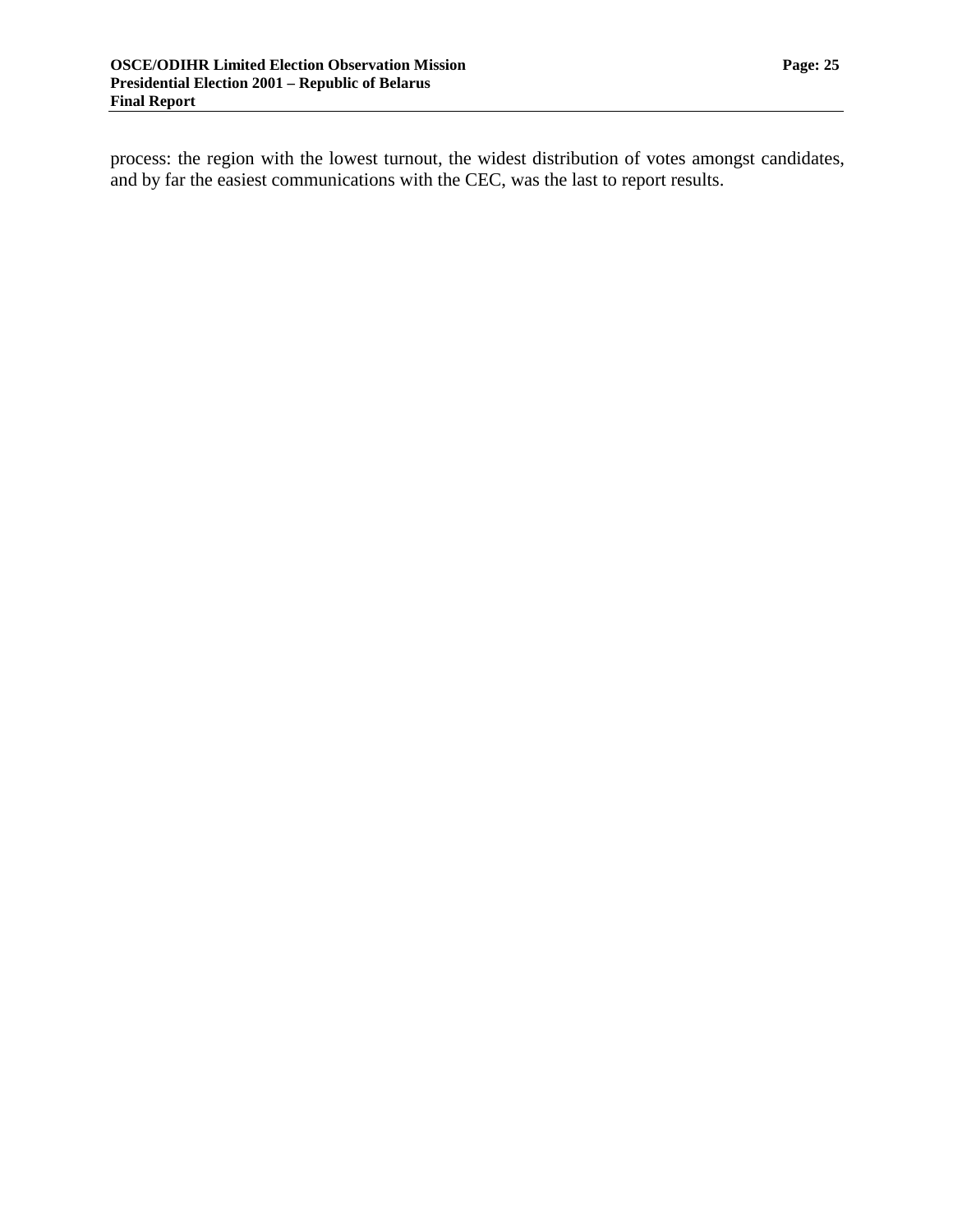| <b>Oblast</b>   | <b>Voter Turnout</b><br><b>Presidential</b><br><b>Election</b><br>2001<br>$\frac{6}{9}$ | <b>Voter Turnout</b><br><b>Parliamentary</b><br><b>Election</b><br>2000<br>$\%$ | <b>Votes for</b><br><b>Sergey</b><br><b>Gaidukevich</b><br>$\frac{6}{6}$ | <b>Votes for</b><br><b>Vladimir</b><br>Goncharik<br>$\frac{6}{9}$ | <b>Votes for</b><br><b>Alexsandr</b><br>Lukashenko<br>$\frac{6}{6}$ |
|-----------------|-----------------------------------------------------------------------------------------|---------------------------------------------------------------------------------|--------------------------------------------------------------------------|-------------------------------------------------------------------|---------------------------------------------------------------------|
| <b>Brest</b>    | 85.84                                                                                   | 60.90                                                                           | 2.44                                                                     | 15.73                                                             | 76.17                                                               |
| Vitebsk         | 84.67                                                                                   | 60.30                                                                           | 2.41                                                                     | 12.76                                                             | 77.45                                                               |
| Gomel           | 85.74                                                                                   | 64.50                                                                           | 1.76                                                                     | 8.34                                                              | 85.00                                                               |
| Grodno          | 85.67                                                                                   | 67.00                                                                           | 2.87                                                                     | 15.08                                                             | 76.96                                                               |
| Mogilev         | 85.26                                                                                   | 62.40                                                                           | 2.17                                                                     | 9.84                                                              | 83.03                                                               |
| Minsk           | 84.12                                                                                   | 62.20                                                                           | 2.32                                                                     | 14.84                                                             | 76.56                                                               |
| Minsk           | 77.59                                                                                   | 49.00                                                                           | 3.37                                                                     | 30.5                                                              | 57.37                                                               |
| City            |                                                                                         |                                                                                 |                                                                          |                                                                   |                                                                     |
| <b>Republic</b> | 83.86                                                                                   | 60.90                                                                           | 2.48                                                                     | 15.65                                                             | 75.65                                                               |
| <b>of</b>       | 6,169,087 votes                                                                         | N.A.                                                                            | 153,199 votes                                                            | 965,261 votes                                                     | 4,666,680 votes                                                     |
| <b>Belarus</b>  |                                                                                         |                                                                                 |                                                                          |                                                                   |                                                                     |

The final results as issued by the CEC were as follows:<sup>18</sup>

Without access to the worksheets at the TEC and CEC levels showing polling station level results, the OSCE/ODIHR is not in a position to confirm these aggregated totals. Throughout the past 18 months and in particular during the course of the observation of the presidential election, the OSCE/ODIHR has repeatedly urged the authorities of Belarus to publish these details in the interest of maximum transparency and in order to build confidence in the aggregated results of the presidential election. However, the authorities' response remained negative. Thus, given the possibility for manipulation at various stages of the process and the lack of transparency during the results aggregation process, the OSCE/ODIHR cannot confirm these results.

However, two facts are noteworthy. First, according to figures collected by the "Independent Observation" network from 70% of polling stations throughout the country, the incumbent received 70% of the votes cast as opposed to the officially (CEC) announced  $75.65\%$ <sup>19</sup> Moreover, the LEOM's observation of the vote count at some 90 polling stations across the country, albeit a small sampling, showed a 76.7% return for the incumbent. The LEOM's observation of the tabulation of results in 41 out of the 161 TECs across the country showed a 76.6% return for the incumbent.

<sup>18</sup> 18 All figures presented are provided by the CEC. Only the vote totals per candidate and the total of all votes cast have been published. The number of invalid votes, and the total cast "against all candidates" was not released.

<sup>&</sup>lt;sup>19</sup> IO Draft Report, page 20, Table  $2 -$  Comparative Table of Voting Results, 1994 and 2001.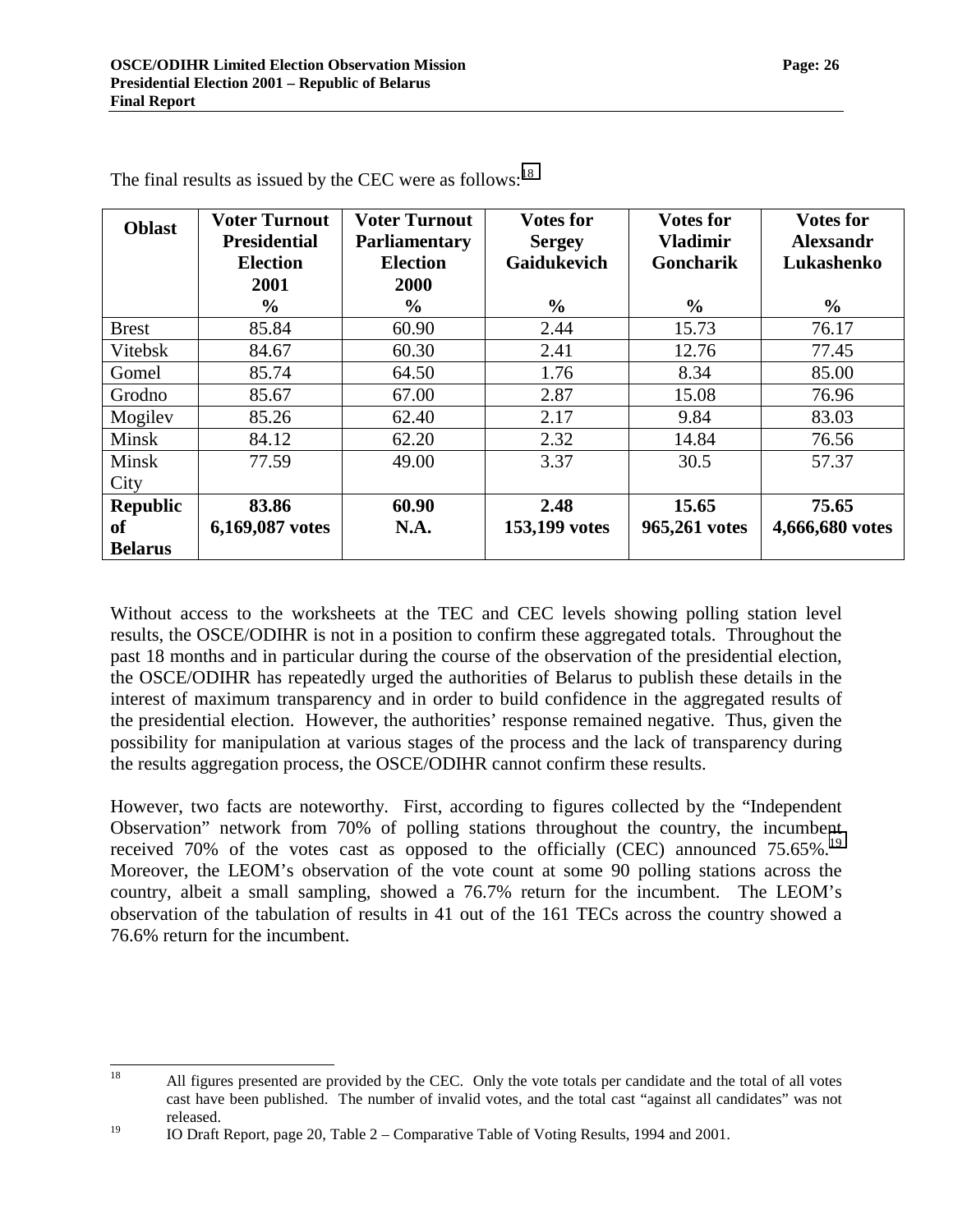#### <span id="page-28-0"></span>**XIII. RECOMMENDATIONS**

A substantial part of the recommendations made following the 2000 parliamentary elections remain unimplemented. The failure of the authorities to incorporate the improvements suggested in the Final Report of the OSCE/ODIHR contributed to the 9 September presidential election's failure to meet international standards. The following recommendations, offered in the context of the concluding paragraphs of the Executive Summary (Section II in this report), should be considered in conjunction with earlier recommendations issued by the OSCE/ODIHR in reports dated July 2000 and January 2001, respectively assessing the Electoral Code and the parliamentary elections.

#### **A. Constitutional Framework**

- 1. Presidential decrees should not be used to regulate the electoral framework.
- 2. All legislation related to elections, including all relevant public order legislation, should be amended to ensure harmonization with the Electoral Code. Should there be a conflict between various legislation during the election period, the Electoral Code should prevail.
- 3. A uniform appeals process to the highest courts of Belarus should be established for review of all decisions and actions of the CEC, and citizens given the opportunity to take their grievances to the highest courts.<sup>20</sup>

#### **B. Election Administration**

- 1. Strict criminal and administrative sanctions should be formulated for any interference from the executive authorities in the electoral process.
- 2. The Electoral Code and the Law on the CEC should be amended to ensure multi-party and pluralistic representation on election commissions at all levels, not merely the right to nomination.
- 3. All CEC decisions should be public and available to interested parties immediately.
- 4. All important electoral documents should be published in a timely manner to allow for public examination at all levels of the election administration. The TECs should publish all data from the protocols of all the PECs. This task should also be performed by the CEC for TEC protocols. In particular, aggregated election results at national and regional levels should be supported by worksheets detailing the results at the polling station level, thus permitting any citizen or international observer to audit the results of an election from polling station to the national level.

<sup>20</sup> 20 See "Resolving Election Disputes in the OSCE Area: Towards a Standard Election Dispute Monitoring System", Warsaw, 12 July 2000.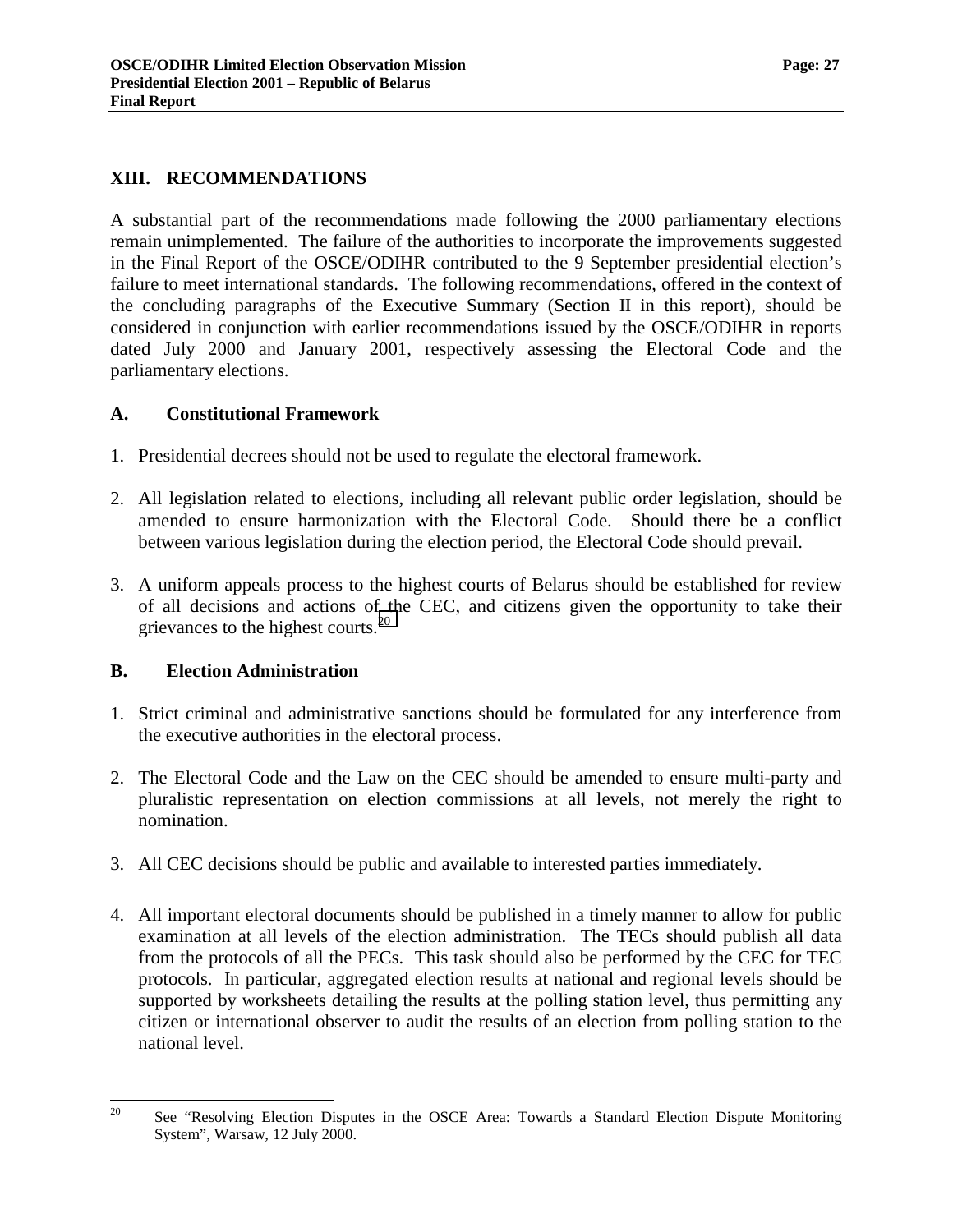- <span id="page-29-0"></span>5. The Electoral Code should be amended to give PECs and TECs the right to proceed with a recount of the ballots, especially when an imbalance in the figures or serious mistakes in completion of the PEC/TEC protocols have been established. Such a recount should be executed in the presence of all PEC/TEC members.
- 6. All election documents related to the results (ballot papers, voter lists, complaints, working protocols and decisions) should be delivered to the relevant TEC for scrutiny. Only after the election results are officially announced, should these materials be delivered to local executive committees for storage.

#### **C. Candidate Registration**

1. The process of candidate signature list submission to lower-level commissions should be amended to ensure candidate initiative groups are given a written receipt of the number of submitted signatures and lists by an accountable member of the relevant commission.

### **D. Election Campaign**

- 1. Unjustified restrictions on the fundamental freedoms of expression, assembly, and association should be abolished and the Electoral Code as well as other legislation should be amended accordingly. Libel or slander provisions in legislation, in particular relating to "insults" against officials should be removed or considerably narrowed.
- 2. Executive authorities should play no role, "logistical" or otherwise in organizing the campaign of candidates.
- 3. The Electoral Code should be amended to include a transparent and accountable system for candidates to receive campaign contributions directly.
- 4. CEC restrictions on the appearance and content of State-funded campaign materials should be eased considerably. Candidates should be provided with the possibility of choosing, within the framework provided by the law, the modality of their presentation.

#### **E. Media**

- 1. The Electoral Code should include provisions for equal access of candidates or political parties to all campaign-related broadcasts, including news and other information programs.
- 2. The CEC Supervisory Board on Information Disputes should be reviewed with a view to improving its impartiality.
- 3. Full use should be made of the limitations and penalties established by the Electoral Code to regulate the use of the State-owned media by State officials for campaign purposes.
- 4. Harassment such as unwarranted tax inspections and searches against the opposition and independent media should be stopped and addressed severely in accordance with the law.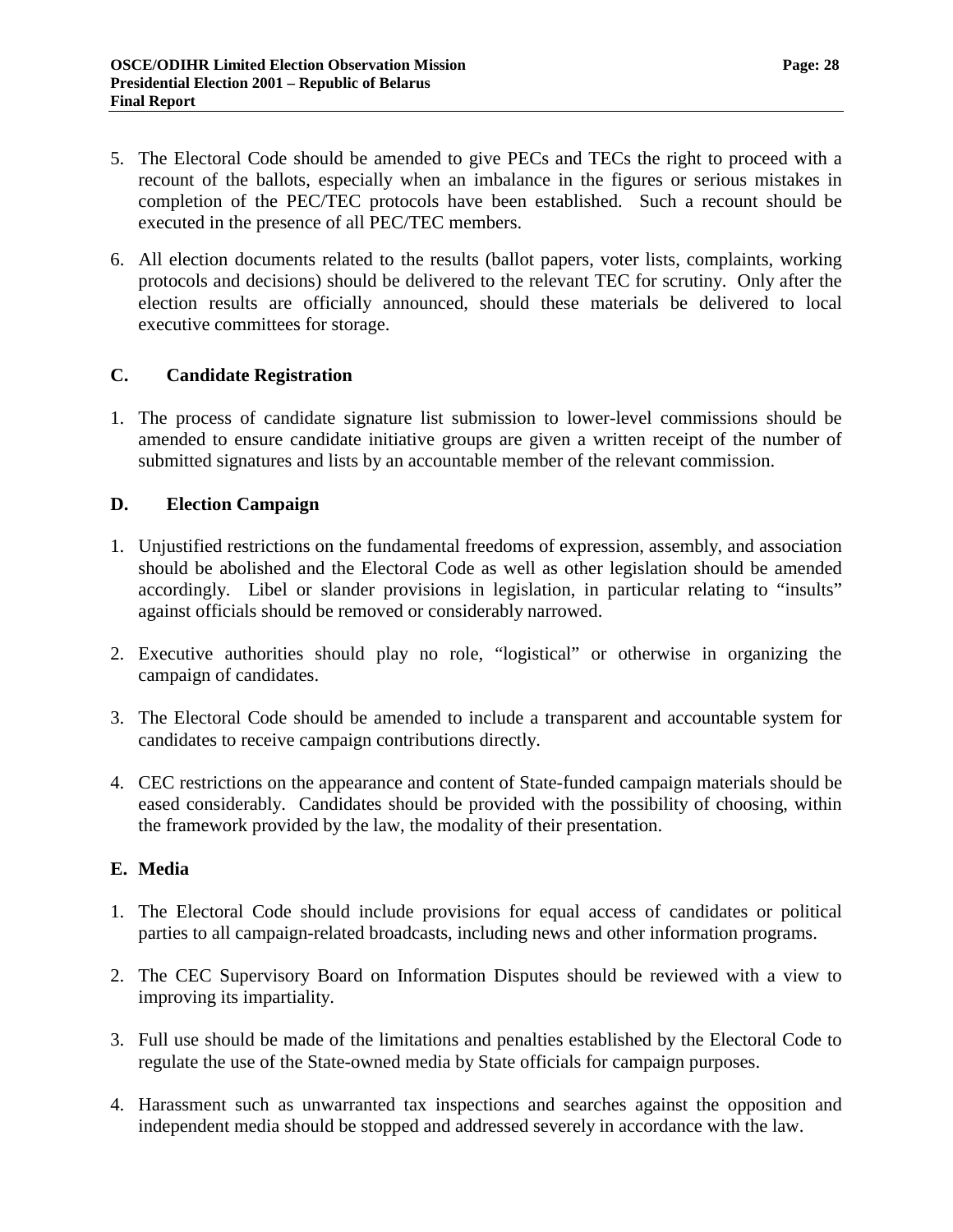<span id="page-30-0"></span>5. Unfair economic conditions on the price and distribution networks of independent media restrain the electoral campaign and threaten the fundamental freedoms of expression and information.

#### **F. Voter Register**

- 1. The Electoral Code should be amended to ensure the production of an updated and centralized voter register.
- 2. The Electoral Code and CEC regulations should secure higher transparency and unimpeded access to the voter lists for domestic and international observers during the pre-election period and on election day.

### **G. Voting Procedures**

- 1. Early voting provisions of the Electoral Code should be amended: (1) to limit the potential for early voting to a prior request based on justified reasons of inability to travel to a polling station on election day; (2) to limit the number of days early voting is conducted; and (3) to ensure that the early voting process is fully transparent and accountable – i.e., protocols at the end of each day's early voting if there should be more than one day of such voting. Both early and mobile voting should be regulated strictly and the results fully and separately reflected in the final result protocols of each polling station.
- 2. The Electoral Code should explicitly restrict, through detailed regulation, access of unauthorized persons, especially police and administrative officers, to the PEC or higher level commissions throughout the voting and counting period.
- 3. The PECs should organize their work in such a way that the ballots are signed just before they are issued to the voters. Pre-signing of ballots should be strictly prohibited.
- 4. The notion of voting "against all candidates" should be removed.

#### **H. Observers**

- 1. The Electoral Code should be amended and regulations introduced: (1) to include remedies for observers in the event that their rights are denied during the course of observation; (2) to permit international and domestic observers to monitor the process of voting and counting, close enough to be able to detect violations; (3) to require that international and domestic observers be provided with a certified copy of official results at all levels upon request; (4) to permit international and domestic observers to accompany the transfer of protocols between election commissions at all levels; and (5) to remove the prohibition for observers to maintain contacts with the mass media or hold press conferences whenever deemed necessary.
- 2. The Electoral Code and CEC regulations should be amended so that PECs, TECs and the CEC are obligated to ensure observers' rights are guaranteed.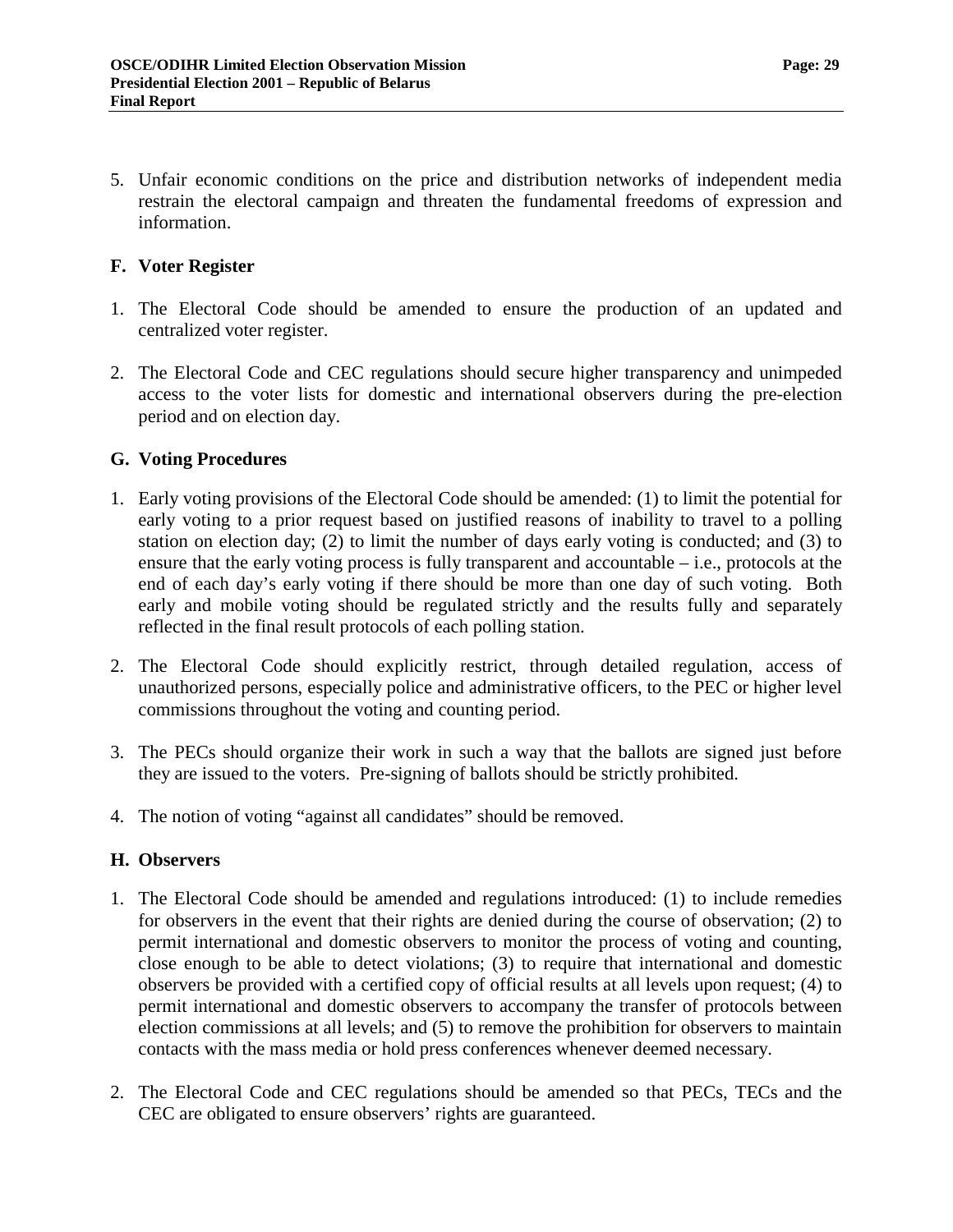#### <span id="page-31-0"></span>**ANNEXES**

#### **Annex 1 – Media Charts**

### **Chart 1 - Belarusian State Television Space Dedicated to Candidates and President in Analytical Programmes**



**Chart 2 - Belarusian State Television Positive and Negative References to Candidates and President in Analytical Programmes** 



| Lukashenko   Lukashenko<br>$ $ as president $ $ as candidate $ $ |  | Goncharik   Gaidukevich | Domash |  |
|------------------------------------------------------------------|--|-------------------------|--------|--|
|                                                                  |  |                         |        |  |